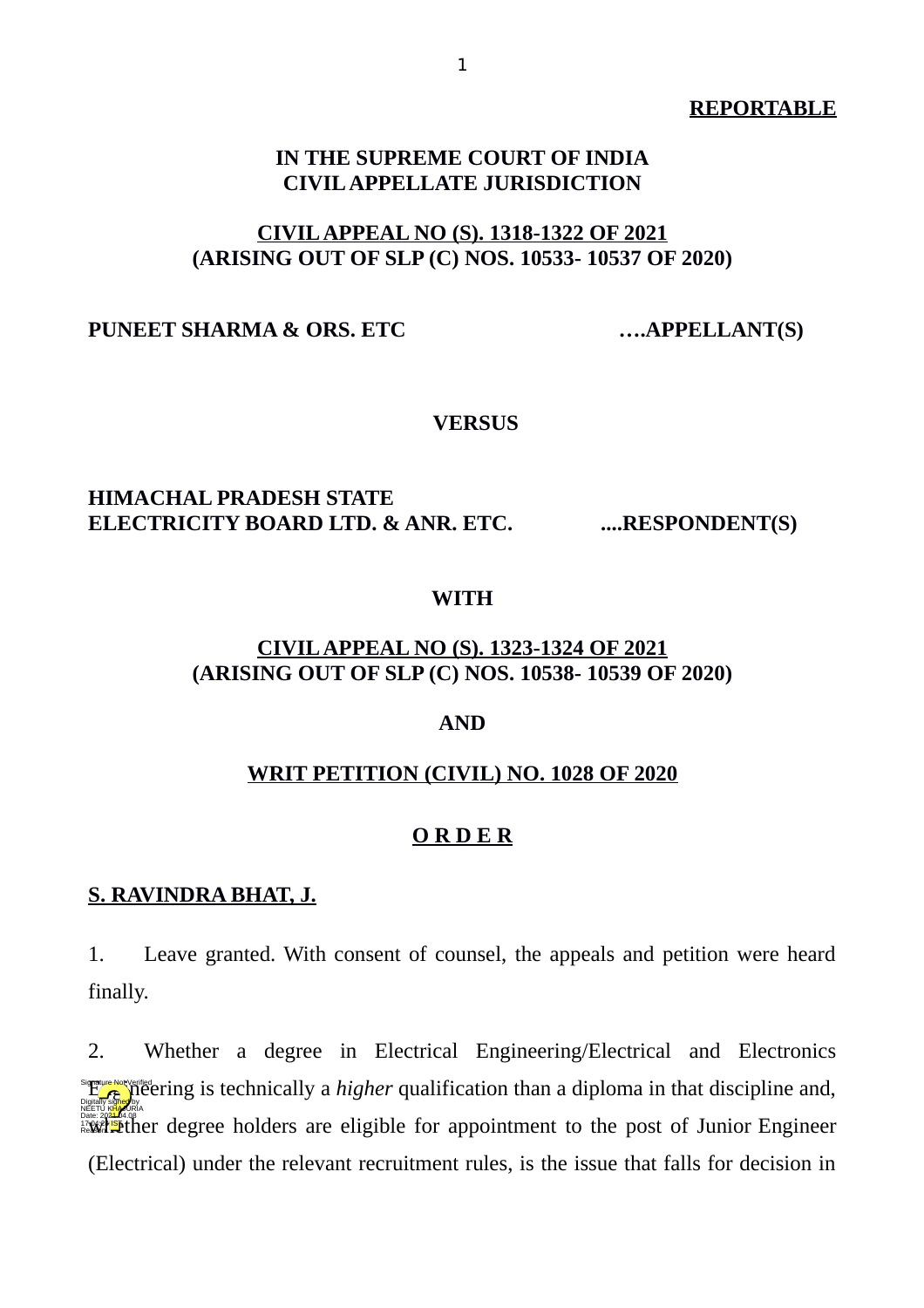these appeals arising out of a common judgment of the Himachal Pradesh High Court<sup>[1](#page-1-0)</sup>. As is evident, this issue is not novel and has an almost endemic tendency requiring judicial attention, albeit in myriad and diverse contexts.

3. The Himachal Pradesh Staff Selection commission ("HPSSC" hereafter), acting on the requisition sent by the Himachal Pradesh State Electricity Board Ltd., ("HPSEB" hereafter) advertised 222 posts of Junior Engineer (Electrical- hereafter referred to as "JE") on 27.06.2018. Degree-holders in the concerned discipline applied for the post; after qualifying the written examination, they were called for verification of documents but the final result was not declared. They approached the High Court in writ proceedings, claiming that since they possessed educational qualifications that were higher than the prescribed minimum (and advertised) qualifications, they could not be denied consideration. The diploma holders opposed this claim, and argued that that the qualifications possessed by degree holders was neither higher nor can be considered in teeth of the recruitment rules as also on the basis of the advertisement issued by the Himachal Pradesh Staff Selection Commission. The HPSEB adopted a neutral position; however, it highlighted that *per* the applicable regulations, the minimum essential qualification provided for recruitment to the post of Junior Engineer (Elect.) was *"matriculation with Diploma in Electrical/ Electronics/Electronics and Communication/ Computer Science from the recognized Institution/ Board/University duly recognized by the Central or State Government".* HPSEB further stated that the HPSSC could not traverse beyond the regulations, and was bound to make recruitments in accordance with them. The HPSSC, which issued the advertisement and conducted the selection, opposed the petitions and asserted that degree holders could not be considered for recruitment.

<span id="page-1-0"></span><sup>1</sup> In CWP No. 138/2020, CWPOA No. 3601/2019 and CWPOA No. 3633/2019 filed by the degree-holders (hereafter 'degree-holders') claiming the right of consideration, and CWPOA No. 6534/2019 and CWPOA No. 6252/2020 have been filed by the diploma holders ("diploma-holder") opposing the claim of the degree-holders.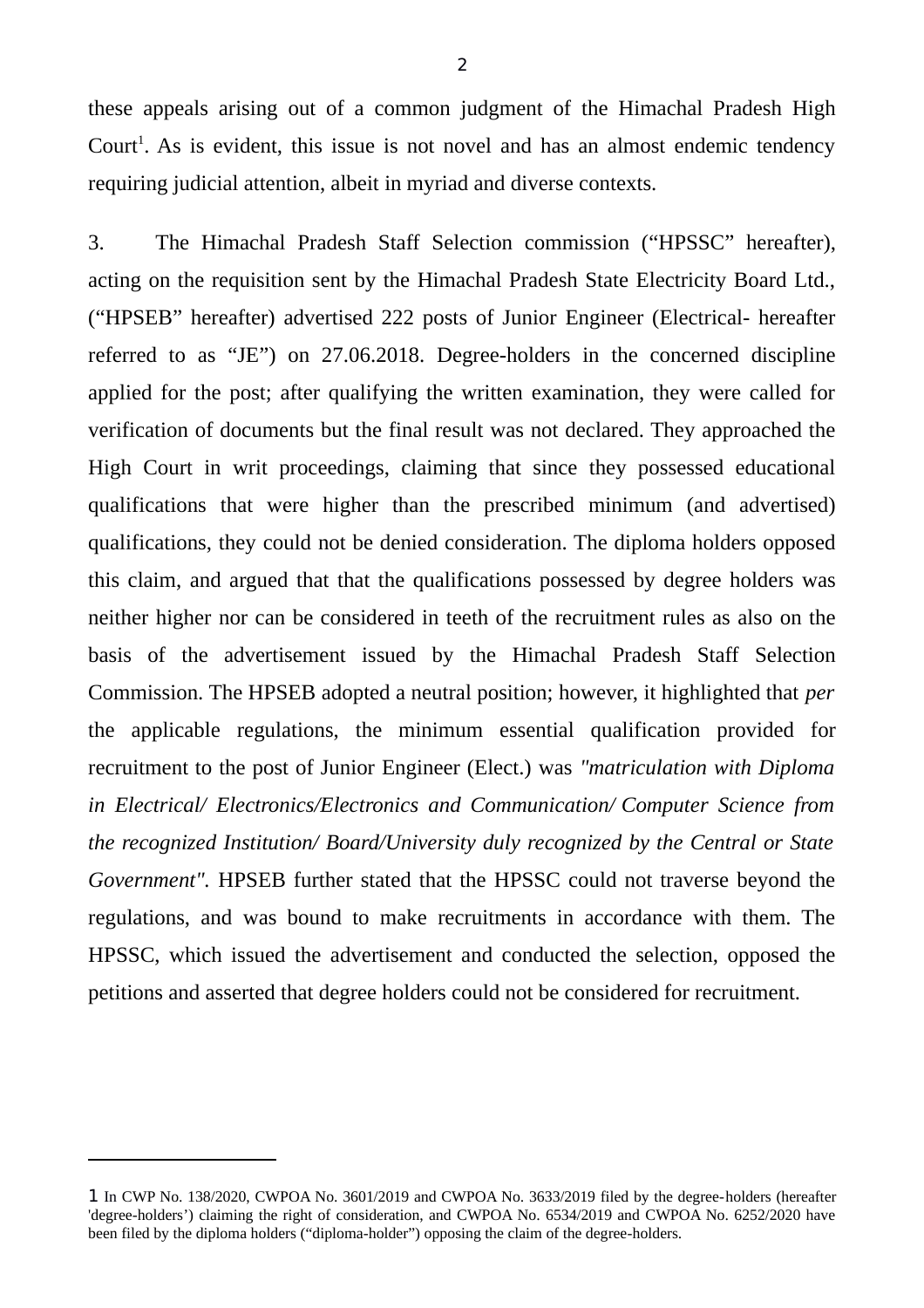4. By the impugned judgment, the High Court considered the parties' submissions, the position in the recruitment rules, and various decisions of this court<sup>[2](#page-2-0)</sup> besides its own decisions<sup>[3](#page-2-1)</sup>, and concluded that:

*"40. It would be noticed that the Hon'ble Supreme Court has categorically held that normal rule would be that candidate with higher qualification is deemed to be fulfilled the lower qualification prescribed for the post. But that higher qualification has to be in the same channel, which is not the position in the present case. Therefore, the guiding factor while considering the case of higher qualification is that it must be in the same line. The degree in engineering is not in the same line as diploma in engineering and it, therefore, cannot be considered to be a higher qualification.*

*41. Judged in light of the aforesaid exposition of law, a Diploma in Engineering and Degree in Engineering are two distinct qualifications and a degree in the field in question cannot be viewed as a higher qualification when compared to Diploma in that field.*

*Consequently, the degree holder petitioners cannot be permitted to urge that they possess higher qualification which would meet the requirement of specific qualifications specified in the rules or advertisement.*

*42. In addition to the aforesaid, it would be noticed that the respondent Electricity Board has itself not considered the degree in Electrical Engineering/ Electrical & Electronics Engineering to be superior to the diploma and rather treated these to be two separate and distinct qualifications and that is why it vide notification dated 03.06.2020 has amended the Recruitment and Promotion Rules for the post of Junior Engineer (Electrical/Junior Engineer (IT) Class III (Non Gazetted) in the following manner…."*

*Arguments of the degree holders*

<span id="page-2-0"></span><sup>2</sup>*Jyoti KK v Kerala Public Service Commission* (2010) 15 SCC 596;*State of Uttarakhand and others vs. Deep Chandra Tewari and another* (2013) 15 SCC 557; *State of Punjab v Anita* {(2015) 2 SCC 170} *Parvaiz Ahmad Parry v State of Jammu and Kashmir &Ors* (2015) 17 SCC 709 *Zahoor Ahmad Rather v Sheikh Imtiyaz Ahmad* {(2019) 2 SCC 404; *Maharashtra Public Service Commission, v Sandeep Shriram Warade&ors* 2019 (6) SCC 362; *Zonal Manager, Bank of India Zonal Office, Kochi &Ors v Aaraya K. Babu &Anr* (2019) 8 SCC 587

<span id="page-2-1"></span><sup>3</sup>*Himachal Pradesh Staff Selection Commission &Ors v Pawan Thakur* 2019 (3) Shim. L.C. 1676; *Bhupinder Sharma v State of HP &ors*(CWP No. 161/2019); *AvinashKoundal v Himachal Pradesh Staff Selection Commission* (CWP No. 1155/2020)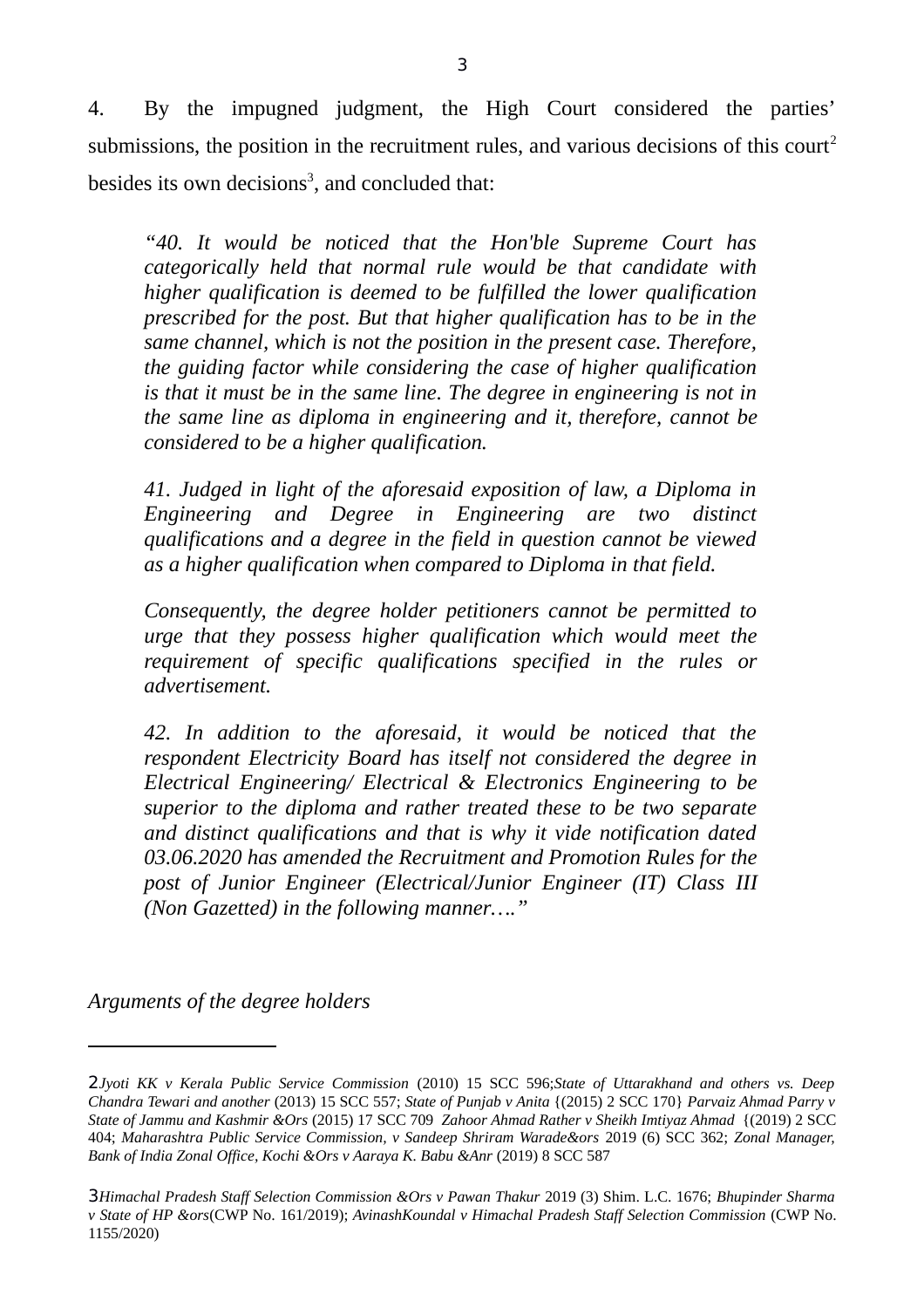5. Ms. Kavita Wadia, appearing for the degree holder appellants, contended that the expression "minimum"<sup>[4](#page-3-0)</sup> was deliberately used without any bar under the rules and did not prevent appointment of degree holders to the post of JE (Elect.) in HPSEB, and that diploma was only a *minimum* requirement. This, she argued is established beyond doubt from Clause 11 of the Rules for appointment to higher promotional post of Assistant Engineers (Elect.) where under 5% quota is provided for those who possessing degree at the time of their appointment as JE (Elect.) and 5% separately for those who acquired degree during their service as JE (Elect.) after their confirmation. She relies on the decision of this court in *Govt of A.P. vs P. Dalip Kumar[5](#page-3-1)* which held that the expression 'minimum' entitles the employer to choose a person with higher qualification. A minimum acts as a cut-off filter for the same, and does not debar recruitment of higher qualified candidates.

6. Ms. Wadia submits that the arguments of diploma holders, i.e. that the *"with"* in the rules, is disjunctive (in column 7) - while providing that the qualification stipulated would be *"Minimum Matriculation with diploma in electrical engineering/electrical & Electronics Engineering ..."*-defies logic because if 'with' were disjunctive and expression 'minimum' was used for making matriculation as a minimum educational requirement, then there was no need to use the expression "minimum" since to pursue the diploma course a candidate has to have passed matriculation as is reflected in the requirements for admission to diploma courses in prospectuses of government colleges. In other words, contends Ms. Wadia, the minimum qualification would *only be matriculation* in that case, defeating the purpose of the rule, which is that those diploma holders with matriculation would be considered as possessing the minimum or threshold qualification. It is submitted that "minimum" was intentionally used without any bar under the Rules concerning the

<span id="page-3-0"></span><sup>4</sup>Occurring in the rules, (The HPSEB amendments in Column – 2, 7 & 10 of the Recruitment and Promotion regulations to the post of Junior Engineer (Elect.) Notified by notification No. HPSEC (SECTT) R&E/106-10/2006- 93342-562 dated 13.12.2006 and further amended by Notificaiton No. HPSEC (SECTT)R&E/106-10/2010-22792-991 dated 25.05.2010) which read as follows:

<span id="page-3-1"></span>*<sup>&</sup>quot;Minimum matriculation with diploma in Electrical Engineering/ Electrical & Electronics Engineering from a recognized institution/ Board University duly recognized by the Central/State Government for JE (Elect.) post."*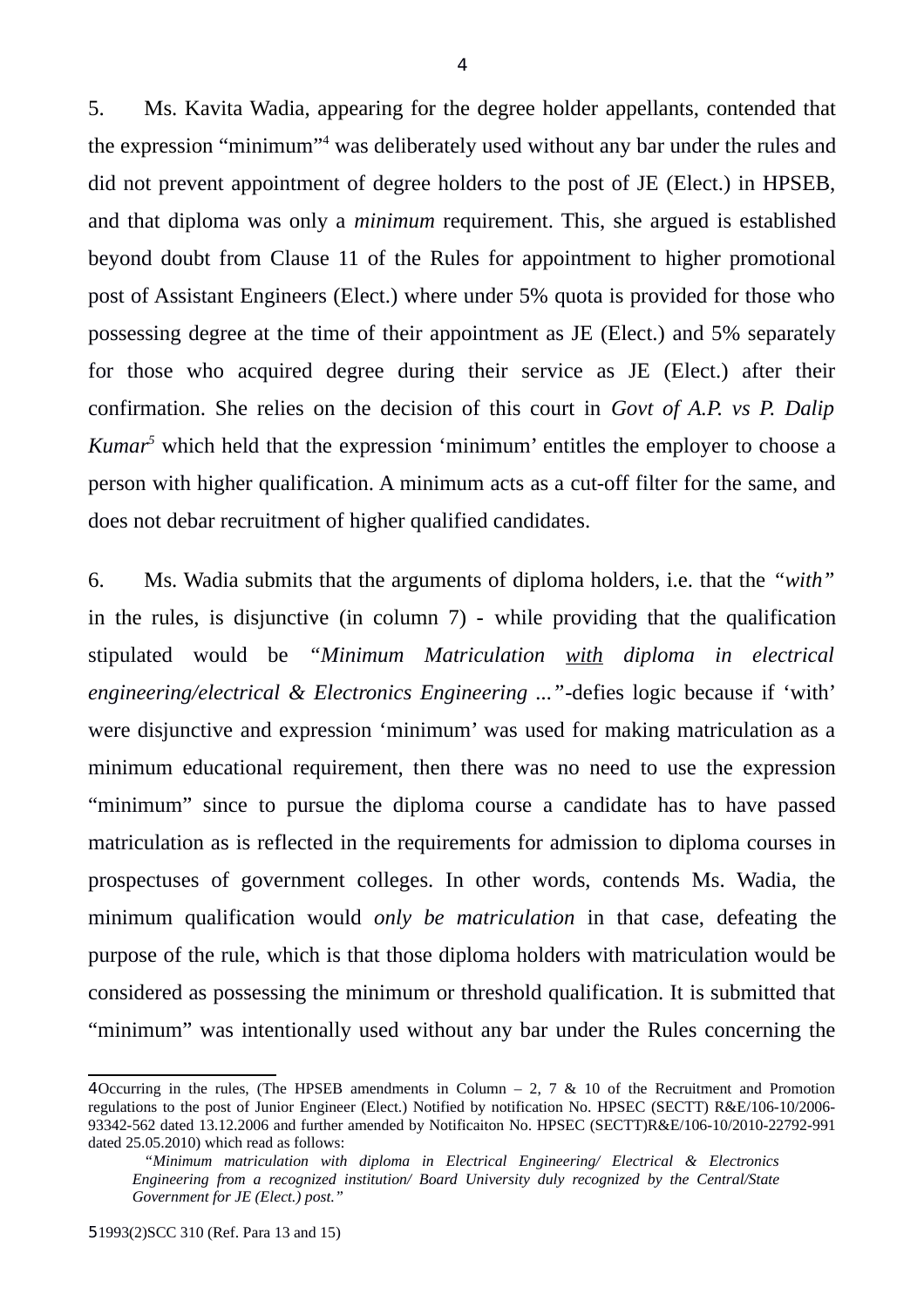appointment of degree holders to the Post of JE (Elect.) in HPSEB, making diploma as only a *minimum* requirement. This is established beyond doubt from Clause 11 of the Rules for appointment to higher promotional post of Assistant Engineers (Elect). The expression 'minimum' entitles the employer to choose a person with higher qualification as 'minimum' acts as a cut off filter for the same and does not debar recruitment of those who are higher qualified.

7. It is also argued that the term "with" in Clause 7, (reproduced above) is adjunctive in the said group of words, since it adds to the meaning of a sentence but when removed, makes no harm to its grammar. As a noun, an adjunctive joins two components of same weight such as co-ordinating conjunctions. It is further urged that*,* the decision in *A.K Raghumani Singh & ors v. Gopal Chandra Nath & Ors[6](#page-4-0)* is inapplicable since the issue there was whether experience required with the qualification equivalent to degree was subsequent to attaining the degree or prior to it. To have held that the experience was to be attained after acquiring the degree would have led to "with" being read as "subsequent to". Further, this court held that *"with"* has to be contextually interpreted and was to be a disjunctive in the context of the said rule. It is argued, that in the present case, if the term were to be interpreted contextually to mean that the diploma would not be a minimum while matriculation would be, - a construction that renders the expression 'minimum' useless, for diploma cannot be pursued without matriculation and at the same time renders otiose the corelated Clause  $11(v)$ . This is contrary to purposive interpretation of the Rules, which ought to apply to gather the intention of the lawmaker. The appellant relies on *CHD V. Usha Kheterpal Waie<sup>[7](#page-4-1)</sup>* where this court observed that so long as the qualification prescribed by the employer is reasonably relevant and has a rational nexus with the function and duties attached to the post, and are not violative of the provisions of Constitution or the statute and Rules, it must be upheld. Counsel submitted that the impugned judgment fell into error in distinguishing, and not following *Jyoti K.K[8](#page-4-2) .*

<span id="page-4-0"></span><sup>6</sup> 2000(4) SCC 30 7 2011 (9) SCC 645

<span id="page-4-2"></span><span id="page-4-1"></span><sup>8</sup> Supra, note 2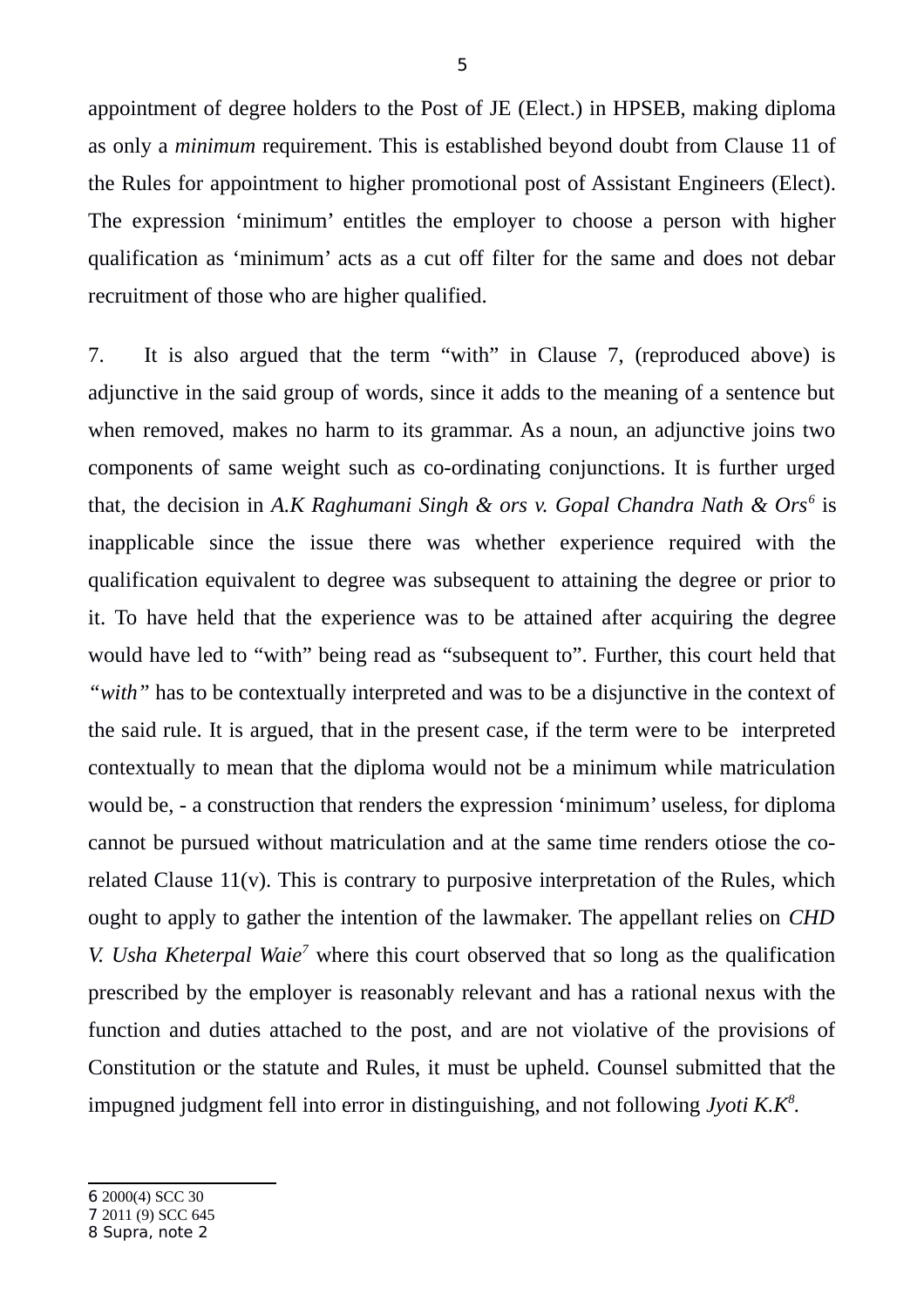8. It was lastly argued that the High Court erred in applying the judgment of this court in *Zahoor Ahmad* (supra) since it pertained to appointments to the Post of Technician III which is relatable more to field jobs, and restricted the consideration of 'ITI' Certificate holders for the said Post to the exclusion of diploma holders. In the present case, the relevant post is a higher post of JE (Elect.) of which the *promotional post* is that of AE (Elect.). Also, in *Zahoor Ahmad* (supra) no expression viz "minimum" was used in the Rules and the same was mentioned in a note in the advertisement therein, which was interpreted by this court. It was lastly urged that it is not in dispute that the appointing authority cannot defy the rules or make appointments and, or support a view contrary to the governing and applicable rules. However, in the present case the applicable rules ought to be read meaningfully, purposively and in a way that is not destructive of the entire scheme and balance sought to be maintained in the Rules, keeping in mind the needs of the posts and the State as well as domiciles. It is submitted that the interpretation of the earlier rules and the 2020 Rules in Para 40 to 42 of the impugned order is destructive and does complete violence to the intent of the rule makers.

9. On behalf of the contesting respondents, i.e. the diploma holders, Mr. Maninder Singh, learned senior counsel requested this court not to interfere with the well-reasoned judgment of the High Court. It is submitted that the expression "*minimum*" is used with the academic qualification, i.e. matriculation and not the essential technical qualification, viz. a diploma. A diploma in electrical engineering can be obtained after pursuing a three years course. That should be preceded by a matriculation or after completing a two years study- after  $10<sup>th</sup>$ standard in school. Therefore, a candidate to be eligible should have obtained a diploma after matriculation or after 10+2. This clearly eliminated degree holders from the zone of eligibility.

10. It was argued that the use of "with" between *minimum* "matriculation" and diploma operates as a disjunctive. It cannot be read with the word diploma. It is submitted that only diploma holders such as the contesting respondents could be considered for selection; their selections were finalized on 02.09.2020 and the select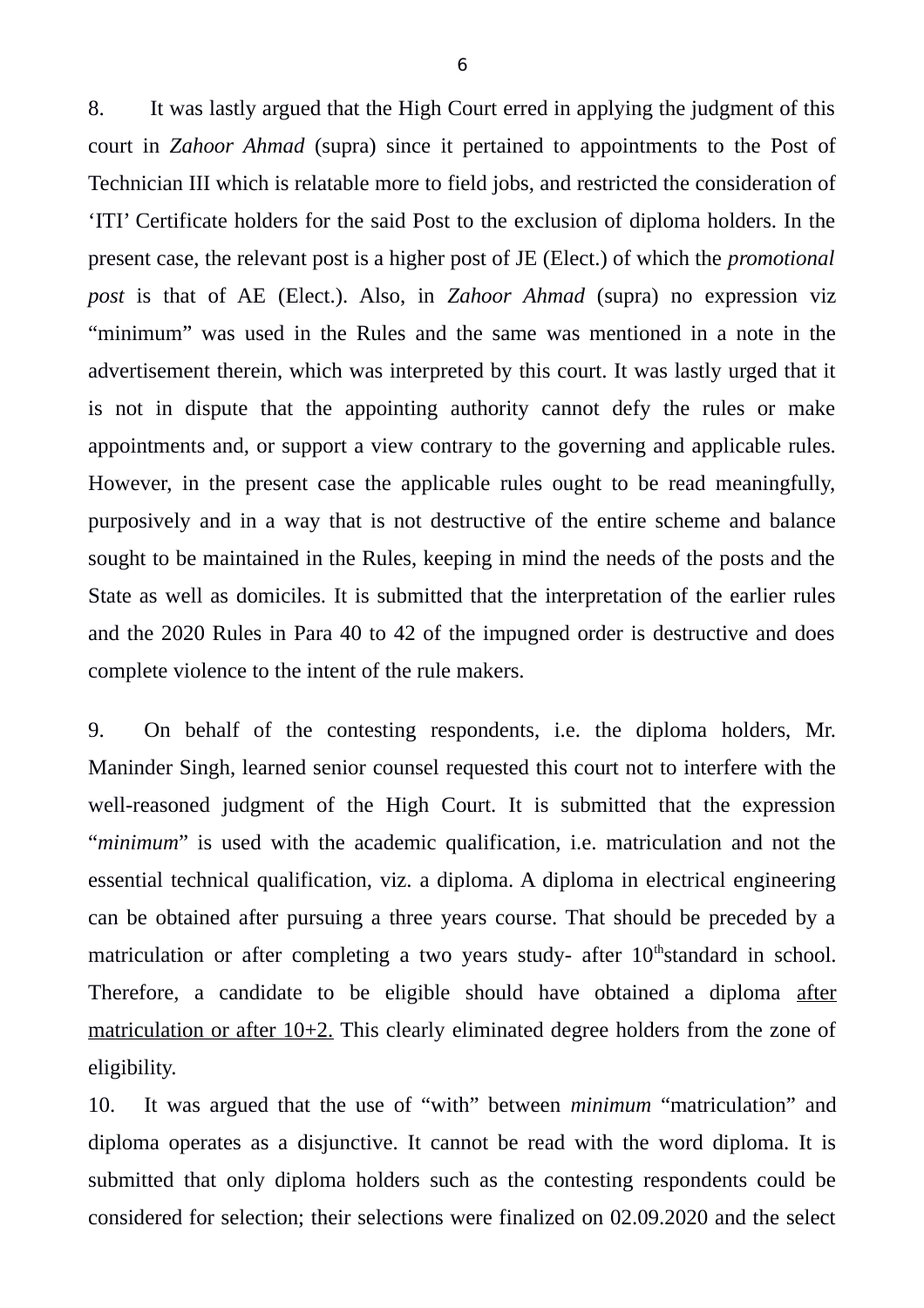list was prepared by the Commission. Having fulfilled the eligibility conditions and after getting selected through a valid and legal selection process, the entire recruitment process was valid. Accordingly, such of the contesting respondents who qualified in the exam and were successful deserved to be appointed.

11. Learned counsel relied upon the relevant rules to submit that direct recruitments are made to select category of posts by the Board, i.e. the Sub-Station Attendant, Electrician and Lineman for whom the essential educational qualifications are matriculation with ITI. For these categories of posts, there was conscious change in the rules with effect from 03.05.2018 when the words *"or any other higher qualification in the same trade"* were deleted. Thus, from 03.05.2018 diploma holders were ineligible for consideration for the post of Sub-Station Attendant, Electrician and Lineman. Secondly, for the post of Junior Engineer (Electrical), the essential qualification – which is under challenge, is reserved only for diploma holders. Thirdly, direct recruitment is possible for Assistant Engineers with regular/full time degree in electrical or electronic engineering or AMIE or those with full time computer science and electronics and electrical engineering or its equivalent. Therefore, diploma holders cannot be directly recruited either in the lower grade of Sub-Station Attendants with effect from 03.05.2018 or as Assistant Engineers.

12. It is pointed out that 15 government polytechnic colleges offer diploma courses in Himachal Pradesh whereas only three government colleges offer degree courses in electrical engineering. The student intake in the diploma course college is as much as 400, whereas the intake in degree courses in electrical engineering in government colleges is 170 students. Keeping this in mind, if the degree holders were permitted to compete with diploma holders, the latter would suffer severely and would be disadvantaged.

13. It is submitted that a close look at the recruitment rules for the HPSEB would further reveal that even in respect of higher posts of Assistant Engineer, degree holders are entitled to 36% direct recruitment; diploma holders are entitled to be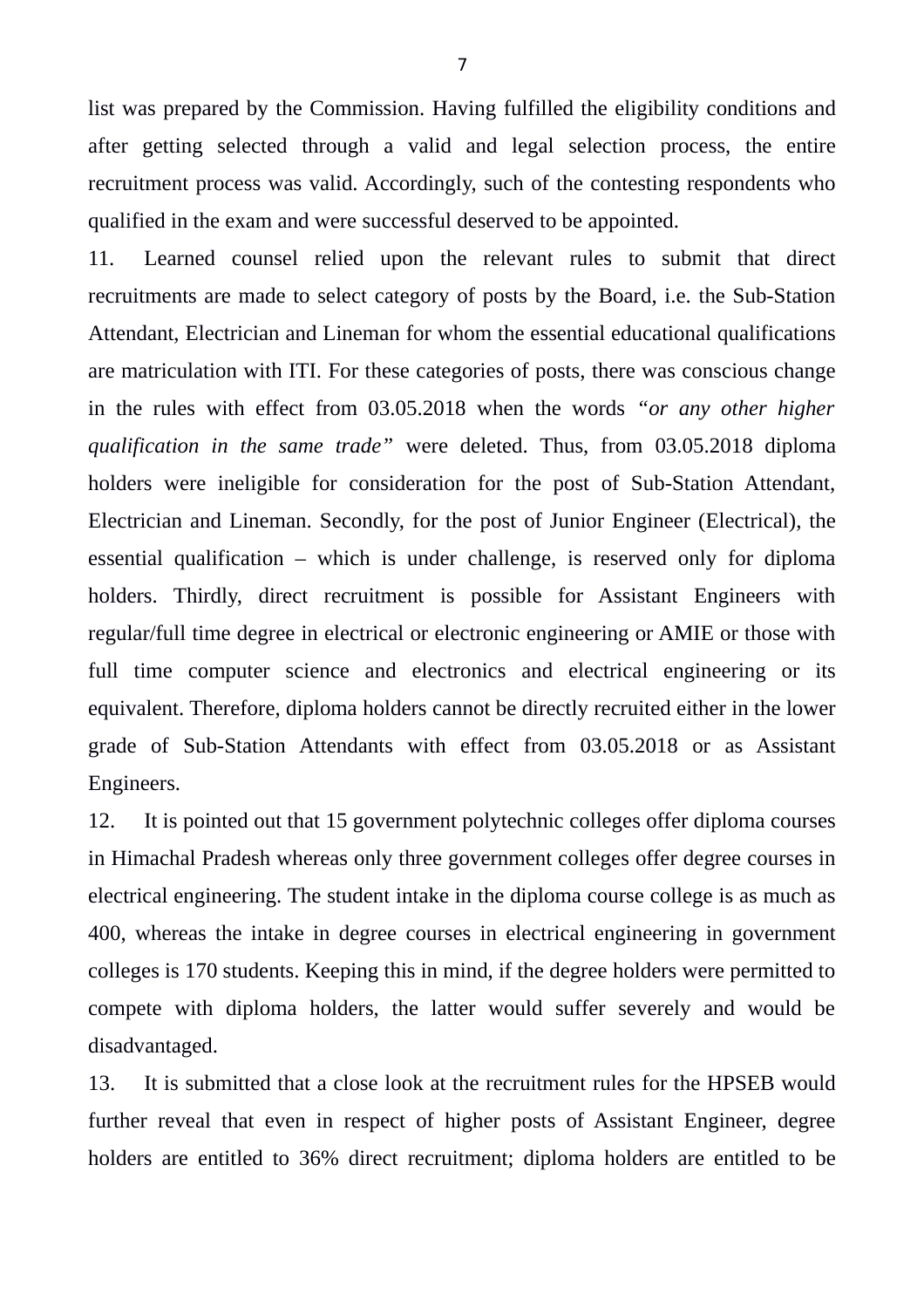promoted in a quota of 64%. The relevant portions of the recruitment rules, it is submitted indicate the following:

- *[(i) Junior Engineers/ Junior Engineer (Sub-station)/ Junior Engineer (C/Room)/ Junior Engineer (Power House)/Junior Engineer (Test)/ Junior Engineer (Installation)/ Junior Engineer (Telephone)/Foreman in the trade concerned, who are Diploma Holder with 7 years' service in the grade, to the extent of 40%*
- *(ii) Junior Engineers/ Junior Engineer (Sub-station)/ Junior Engineer (C/Room)/ Junior Engineer (Power House)/ Junior Engineer (Test)/ Junior Engineer (Installation)/ Junior Engineer (Telephone)/ Foreman in the trade concerned, i.e. persons who are ITI qualified having 12 years' service in the trade.*

*(b) Junior Engineers/ Junior Engineer (Sub-station)/ Junior Engineer (C/Room)/ Junior Engineer (Power House)/ Junior Engineer (Test)/ Junior Engineer (Installation)/ Junior Engineer (Telephone)/ Foreman in the trade concerned, i.e. non – ITI holders with 15 years' service in the grade (a) + (b) = 10%.*

*(iii)From amongst those persons who pass/acquire the qualification of AMIE (Section A & B) or who acquire Full time/Regular Degree in Electrical Engineering/ Electrical & Electronic Engineering/ Computer Science Engineering. Electronics & Communication Engineering & Information Technology in service after confirmation to service to the extent of 5%.*

*(iv)Drawing Staff*

*Circle Head Draftsman with diploma in Electrical Engineering or Diploma Certificate of draftsmanship from a recognized institute with 5 year service in the grade having which 10 years' service as Draftsman/ Circle Head Draughtsman and with combined 15 years' service in the Draftsman Cadre: 4%*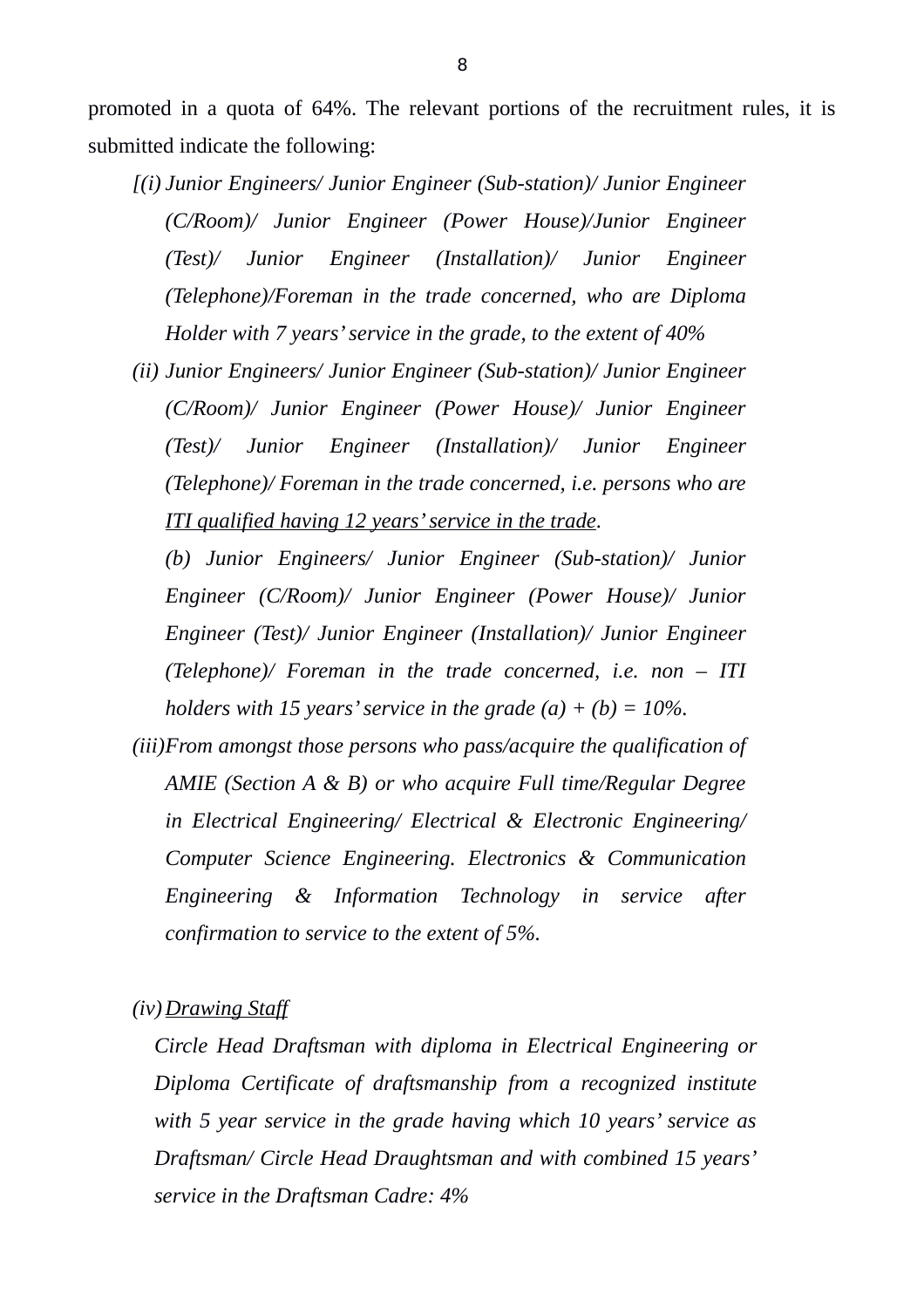*(v) Before joining the service as JE who possess Regular/ Full time degree in Electrical Engineering/ Electrical & Electronic Engineering/ Computer Sciences Engineering Electronics and Communication Engineering & Information Technology from a recognised University approved by AICTE, Ex Servicemen who have the relevant qualification equivalence to a recognised degree in Electrical Engineering or Electrical & Electronic Engineering stream/ discipline recognized by Govt of India or person who possess AMIE qualification in above stream/ discipline from Institute of Engineers (India Calcutta) after confirmation of service = 5%.]*

14. It is submitted that the break-up of promotional quota shown with that of the total promotional quota show that 59% is clearly set out for diploma holders and those Junior Engineers having a degree, can apply in the 5% quota. This also implies that some degree holders can be appointed provided they also had a diploma. Reliance is placed upon certain extracts of a seniority list, setting out names of nine individuals, who have both diploma and B. Tech /AMIE qualifications. It is submitted that such individuals were recruited not on the basis of degree qualifications but rather because they held the requisite diploma qualifications.

15. It is submitted furthermore that there is nothing in the recruitment rules, either express or implied, which permitted the state authorities to consider and process the candidature of those possessing degrees in electrical engineering but not possessing diploma. It is submitted that the impugned judgment quite correctly surmised that the decision in *Jyoti K.K. (supra)* was no longer a binding authority in view of the later judgment of this Court in *Anita (supra)* and *Zahoor Ahmad Rather (supra).* Those decisions held that the prescription of a minimum qualification does not (absent given compelling circumstances) permit candidates possessing higher qualifications in the discipline, to apply and be considered for appointment.

16. The HPSEB submits that the rule in question should be so interpreted and applied to permit degree holders a chance at selection. It is submitted that any interpretation of rules to exclude better qualified persons is irrational and robs the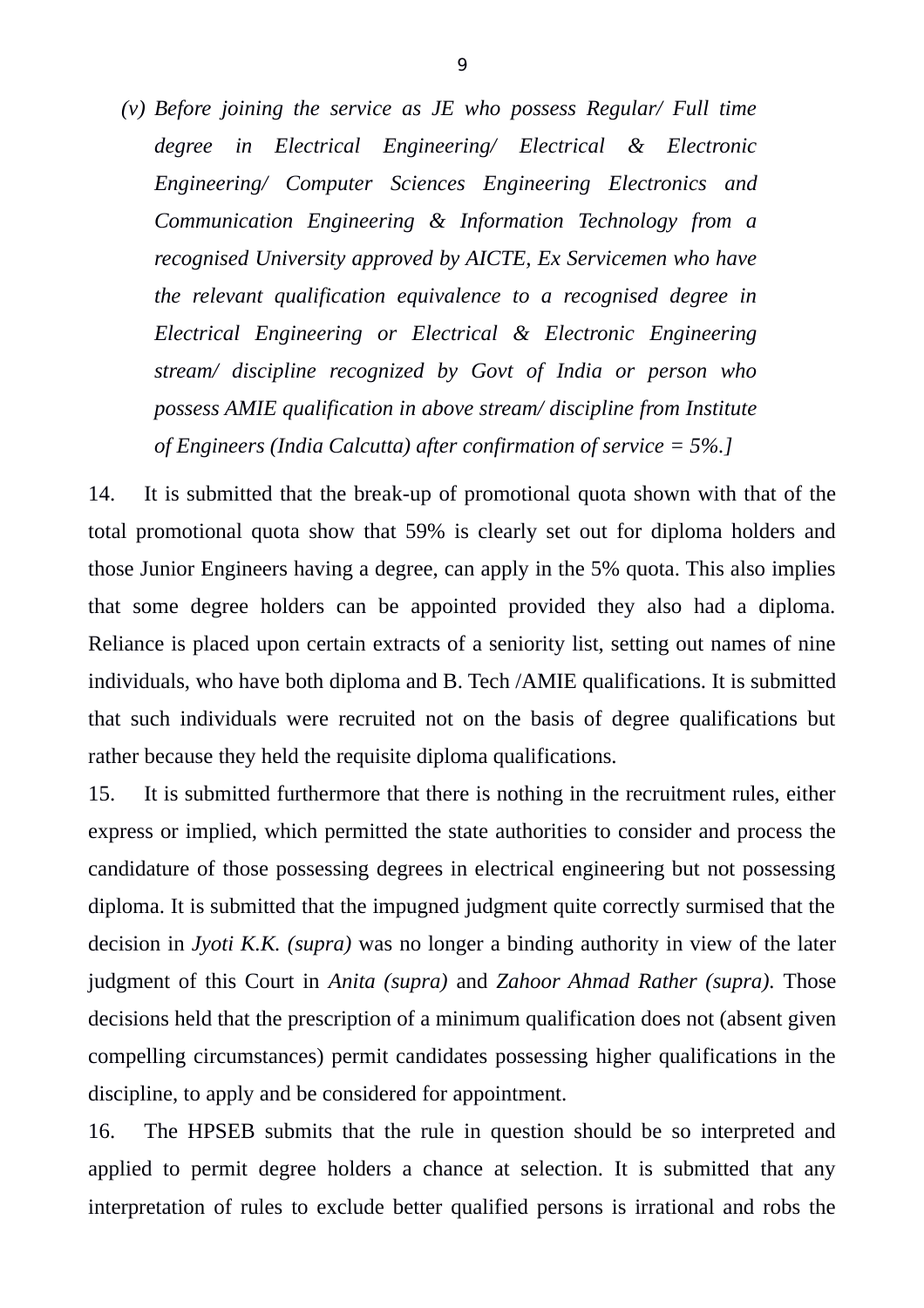employer the chance of choosing a better qualified candidate. It is also argued that the post of Junior Engineer (Electrical) is technical and public interest demands that the interpretation of the rule extends consideration to someone holding degree.

17. Counsel for the HSEB argued that it is the inherent right of the employer to seek out better qualified individuals for public appointment; furthermore equivalence of qualification is not a matter for the courts to determine. HSEB argued that the High Court in the present case decided that a degree is not a better qualification than a diploma, without any expert view and contrary to settled law. It further argued that the notification dated 03.06.2020 is an outcome of an attempt to rationalize the recruitment norms throughout the State Government for technical posts in all departments and is an outcome of an exercise beginning in the year 2019 and has nothing to do with the present litigation, and that notification is applicable prospectively. It cannot, at any rate be challenged before this court for the first time merely on the ground that an erroneous interpretation has been taken *qua* the said notification by the High Court.

# *Analysis and Conclusions:*

18. The relevant rules stipulating essential qualifications for the post of JE, were framed and brought into force on 13.12.2006; they repealed the then existing rules framed by HPSEB in 1996. The notification to the extent it is relevant is extracted below:

| Minimum Educational and other Essential<br>qualification required to direct |  |                                                                                                                                               |
|-----------------------------------------------------------------------------|--|-----------------------------------------------------------------------------------------------------------------------------------------------|
| recruits                                                                    |  | I)Minimum matriculation with diploma in<br>Electrical/Electronics<br>and                                                                      |
|                                                                             |  | Communication/computer Sciences from<br>the recognised institution/Board/University<br>duly recognised by the Central or State<br>Government. |
|                                                                             |  | <b>Desirable</b>                                                                                                                              |
|                                                                             |  | Knowledge of customs, manners and                                                                                                             |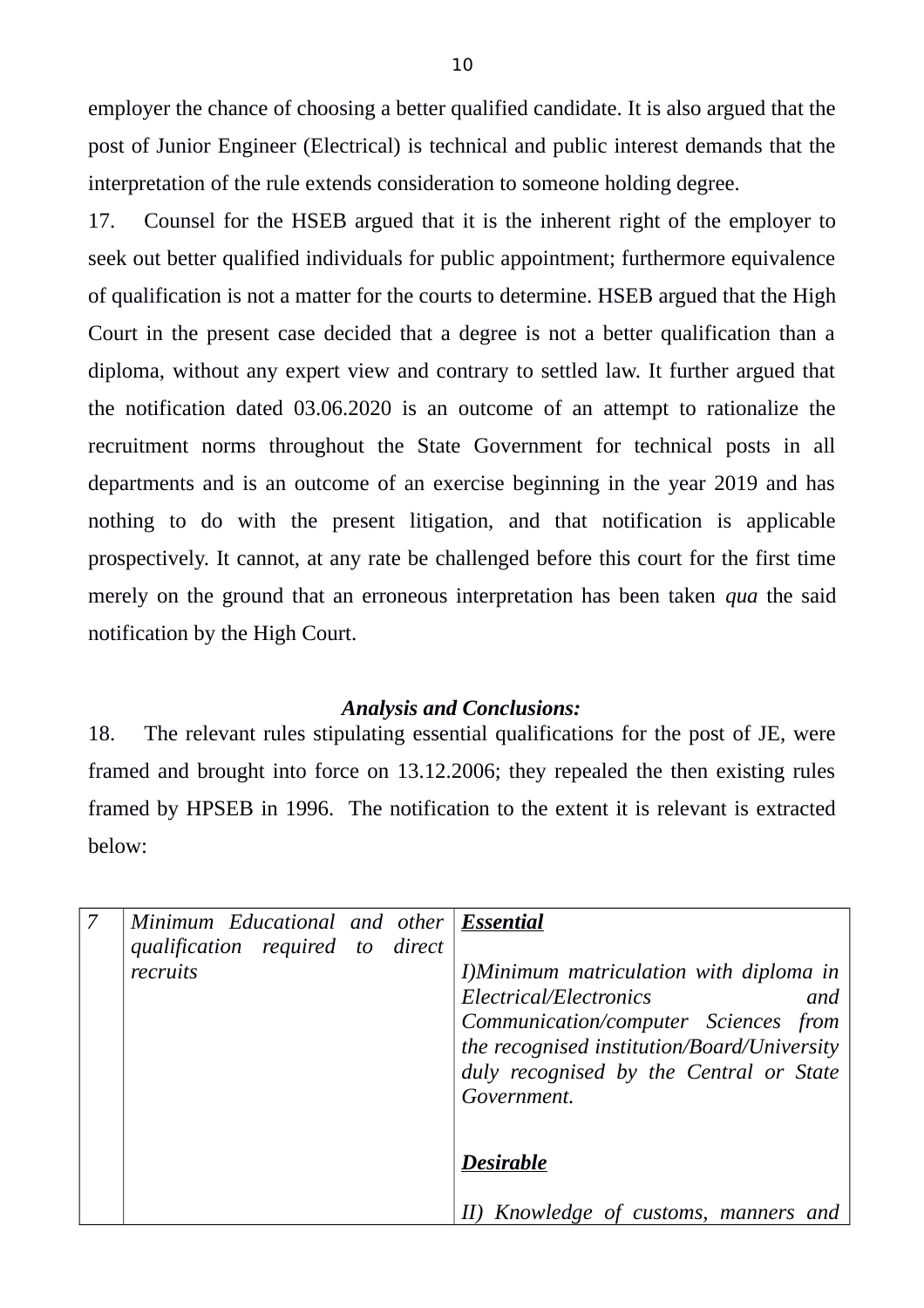|    |                                                                                                 | dialects of Himachal Pradesh & suitability<br>for appointment in peculiar conditions<br>prevailing in the State.                                                                                                                                                                                                      |
|----|-------------------------------------------------------------------------------------------------|-----------------------------------------------------------------------------------------------------------------------------------------------------------------------------------------------------------------------------------------------------------------------------------------------------------------------|
| 10 | Method of Recruitment whether by<br>direct recruitment or by promotion,<br>deputation, transfer | <b>Method of Recruitment</b><br><i>i.</i> 80% by direct recruitment on regular or<br>on contract basis through the HPSSB or<br>recruiting agency<br>including<br>the<br>Departmental Recruitment Committee as<br>constituted by the Board from time to time.                                                          |
|    |                                                                                                 | ii. 20% by Promotion.                                                                                                                                                                                                                                                                                                 |
| 18 | Power to Relax                                                                                  | Where the Board is of the opinion that it is<br>necessary or expedient to do so, it may, by<br>order for reasons to be recorded in writing<br>relax any of the provisions of these rules<br>with respect of any class or category of<br>persons or posts, the competent authority<br>shall be the WTM's of the Board. |

19. On 12.01.2007, the All-India Council for Technical Education (AICTE) prescribed that a student acquires a diploma in Engineering through a minimum of 3 years of institutional study (after 10+2 Secondary Examination). Diploma holders were to be academically equivalent to students who passed the first year of the 4 year engineering degree programme. On 24.05.2010 by Clause 11 the Recruitment and Promotion Regulations applicable to HPSEB were amended; they provided for essential qualifications for promotion from the post of Junior Engineer (Electrical) to the post of Assistant Engineer (Electrical). Effective from 21.06.2012, the rules of recruitment and regulations were amended- *inter alia,* to the cadre of Assistant Engineer, by HPSEB providing two distinct quotas in the promotion quota (from amongst serving Junior Engineers). The existing quota of 6% available to those who acquired AMIE/Degree in Electrical Engineering qualifications etc. in service with minimum one years' regular service after confirmation was reduced to 5% quota by the amendment. In addition, the promotional quota to the post of Assistant Engineer, from the cadre of Junior Engineers (with which the present dispute is concerned) was to the extent of 5% eligible for consideration. This quota was specifically identified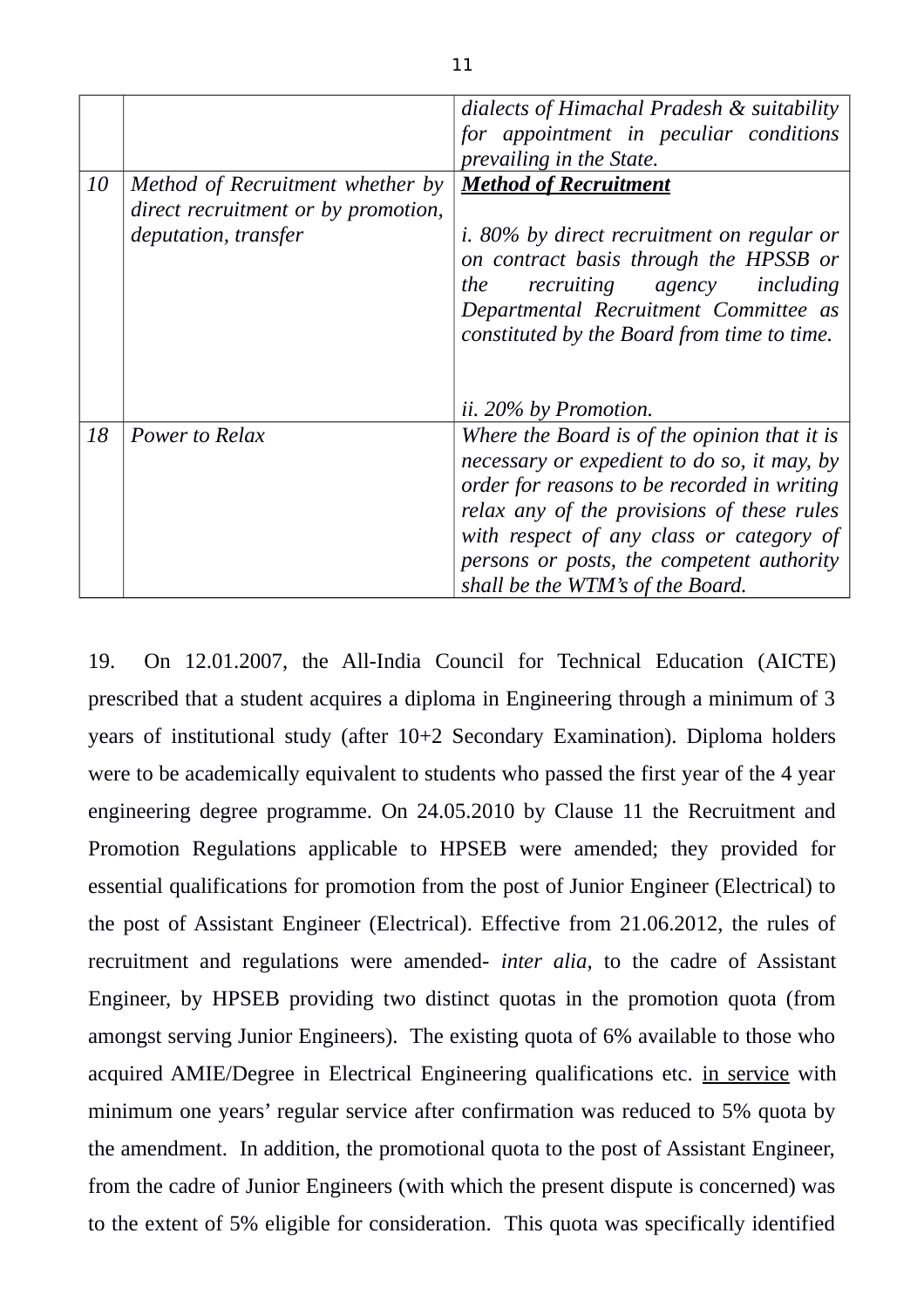as those who had completed their engineering degree *"before joining the service of Junior Engineer."* The relevant extract of amendments- of 2012 are set out below:

# *"ASSISTANT ENGINEER (E) COL. 7 (Direct Recruitment) Minimum educational and other qualification required for direct recruits.*

| <b>Existing Provisions</b>                           | <b>Amended Provision</b>                         |
|------------------------------------------------------|--------------------------------------------------|
| Recognized Degree in Electrical<br>i)                | i)<br>Regular/Full time Degree<br>in             |
| Engineering or electrical & Electronics              | Electrical Engineering or electrical &           |
| Engineering<br>from<br>recognized                    | Electronics Engineering from recognized          |
| Institution/University duly recognized               | Institution/University duly approved by          |
| Central/State<br>Govt.<br>the<br>for<br>by           | the AICTE or AMIE from Institution of            |
| $AE(E)$ posts.                                       | Engineers (India Calcutta)<br>$Ex-$<br><i>or</i> |
|                                                      | servicemen who have the<br>relevant              |
| Recognized Degree in Computer<br>ii)                 | equivalence to a recognized Degree in            |
| Science Engineering or Electronic &                  | above stream/ discipline recognized by           |
| Communication<br>Engineering<br>or                   | the Govt. of India for $AE(E)$ posts.            |
| technology<br><b>OR</b><br><b>Information</b><br>its | Regular/Full time<br>Degree<br>ii)<br>in         |
| equivalent from recognized by<br>the                 | Computer Science<br>Engineering<br>or            |
| Central /State Govt. for AE (IT) post.               | $\&$<br>Electronic<br>Communication              |
|                                                      | Engineering or Information technology            |
| <b>Desirable</b>                                     | OR its equivalent from a recognized              |
| Experience of working<br>(a)<br>in                   | Institution/ University duly approved by         |
| Design/Construction in hilly areas.                  | the AICTE or AMIE in above stream/               |
| Knowledge of Customs, manners<br>(b)                 | discipline recognized by the Govt. of            |
| and dialects of Himachal Pradesh &                   | India for $AE(E)$ post.                          |
| Suitability for appointment in Peculiar              | <b>Desirable</b>                                 |
| conditions prevailing in the state.                  | Experience of working<br>(a)<br>in               |
|                                                      | Design/Construction in hilly areas.              |
|                                                      | Knowledge of Customs, manners<br>(b)             |
|                                                      | and dialects of Himachal Pradesh &               |
|                                                      | Suitability for appointment in Peculiar          |
|                                                      | conditions prevailing in the state.              |

# *ASSISTANT ENGINEER (E)*

*Col. No. 11 (iii) (iv) & (v) In case of recruitment by promotion, deputation, transfer, grades from which*

# *promotion/deputation/transfer is to be made.*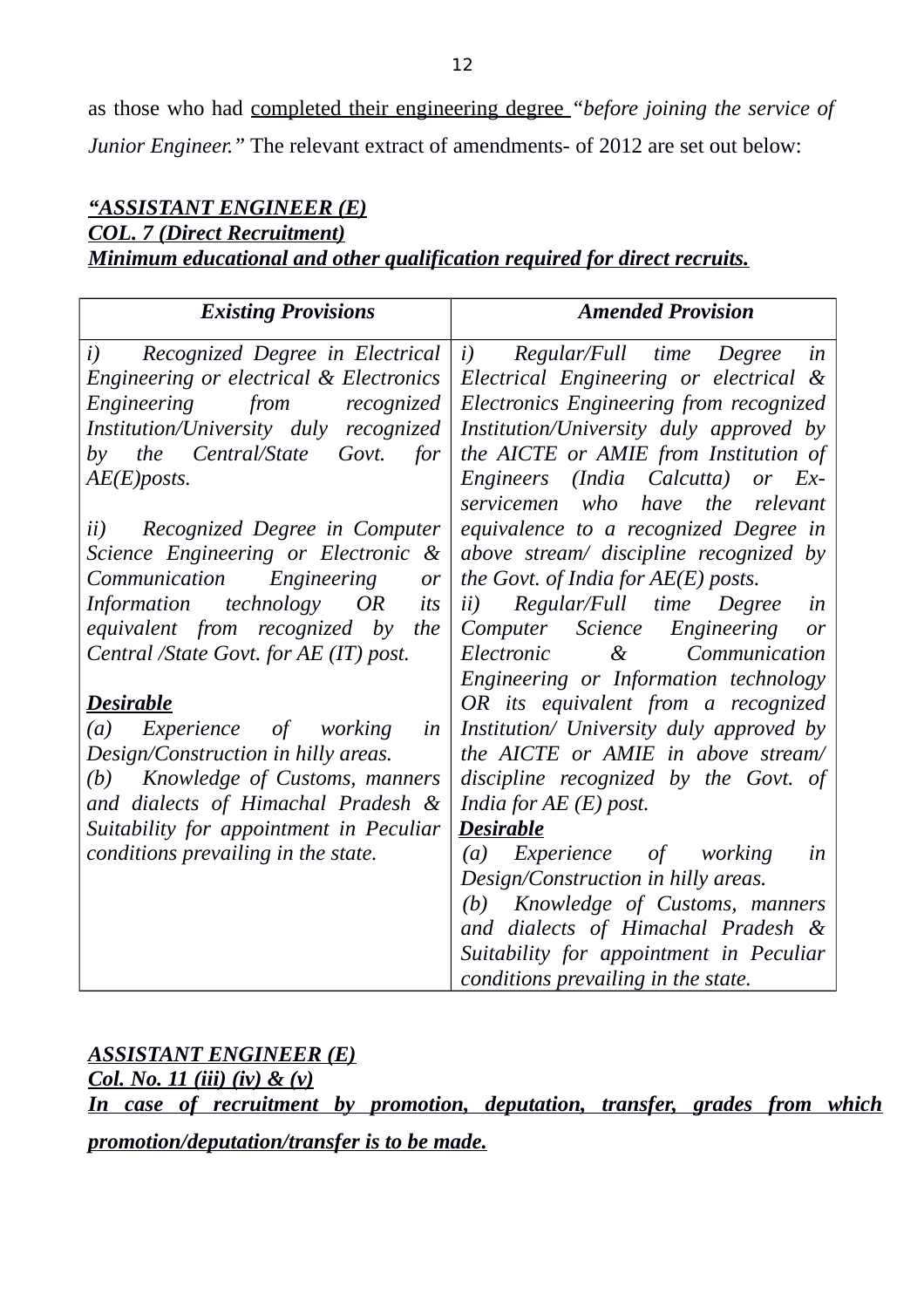| <b>Existing Provision</b>                                                                                                                                                                                                                                                                                                                                                                                                        | <b>Amended Provisions</b>                                                                                                                                                                                                                                                                                                                                                                                                                                                                                                                                                                                                                                                                                                                                      |
|----------------------------------------------------------------------------------------------------------------------------------------------------------------------------------------------------------------------------------------------------------------------------------------------------------------------------------------------------------------------------------------------------------------------------------|----------------------------------------------------------------------------------------------------------------------------------------------------------------------------------------------------------------------------------------------------------------------------------------------------------------------------------------------------------------------------------------------------------------------------------------------------------------------------------------------------------------------------------------------------------------------------------------------------------------------------------------------------------------------------------------------------------------------------------------------------------------|
| (iii) from amongst those persons who<br>pass/acquire the qualification of<br>Electrical<br>AMIE/Degree<br>in<br>Engineering/ Electrical & Electronic<br>Engineering/ Computer<br><i>Science</i><br>Engineering,<br>Electronic<br>$\&$<br>Engineering &<br>Communication<br>Information Technology in Service<br>having minimum one year regular<br>service after confirmation to service<br>$= 6\%$                              | (iii) from amongst those persons who<br>pass/acquire the qualification of AMIE<br>(Section $A \& B$ ) or who acquire Full time/<br>Regular Degree in Electrical Engineering/<br>Electrical & Electronic Engineering/<br><b>Computer Science Engineering. Electronics</b><br>Communication Engineering<br>$\&$<br>$\&$<br>Information Technology in service after<br>confirmation to service. $= 5\%$                                                                                                                                                                                                                                                                                                                                                           |
| (iv) Drawing Staff:<br>Circle Head Draftsman possessing<br>Diploma in Elect. Engineering or<br>Diploma Certificate of Draftsmanship<br>from a recognized Institute having 5<br>years' service in the grade failing which<br>10 years' service as Draftsman/Head<br>Head<br>Draughtsman/Circle<br>Draughtsman and failing both total 15<br>years services in the Draftsman cadre.<br>$=$ 3 %                                      | (iv) Drawing Staff:<br>Circle Head Draftsman possessing Diploma<br>Elect. Engineering or<br>Diploma<br>in<br>Certificate of Draftsmanship from a<br>recognized Institute having 5 years' service<br>in the grade failing which 10 years' service<br>as Draftsman/Head Draughtsman/Circle<br>Head Draughtsman and failing both total<br>15 years services in the Draftsman cadre.<br>$= 4\%$                                                                                                                                                                                                                                                                                                                                                                    |
| $(v)$ Before joining the service as JE who<br>Electrical<br>degree<br>possess<br>in<br>Computer<br>Science<br>Engineering/<br>Engineering.<br>Electronics<br>$\&$<br>Communication<br>Engineering<br>$\&$<br><b>Information</b><br>Technology from<br>$\boldsymbol{a}$<br>recognized university including AMIE<br>& having minimum one year regular<br>service in the cadre of JE after<br>$=5%$<br>confirmation in the service. | (v) Before joining the services as $JE$ who<br>possess Regular/ Full time degree<br>in<br>Engineering/ Electrical & Electronic Electrical Engineering/ Electrical &<br>Electronic Engineering/ Computer Science<br>Engineering. Electronics & Communication<br>Engineering & Information Technology<br>from a recognized university approved by<br>the AICTE. Ex-servicemen who have the<br>relevant qualification equivalence to a<br>Degree in Electrical<br>recognized<br>Engineering or Electrical & Electronic<br>Engineering Stream/ discipline recognized<br>by the Govt. of India or person who posses<br>AMIE qualification in above<br>stream/<br>discipline from Institute or Engineers (India<br>Calcutta) after confirmation to service.<br>$=5%$ |

*Note: other terms and conditions shall remain unchanged. These amendments will be applicable with immediate effects.*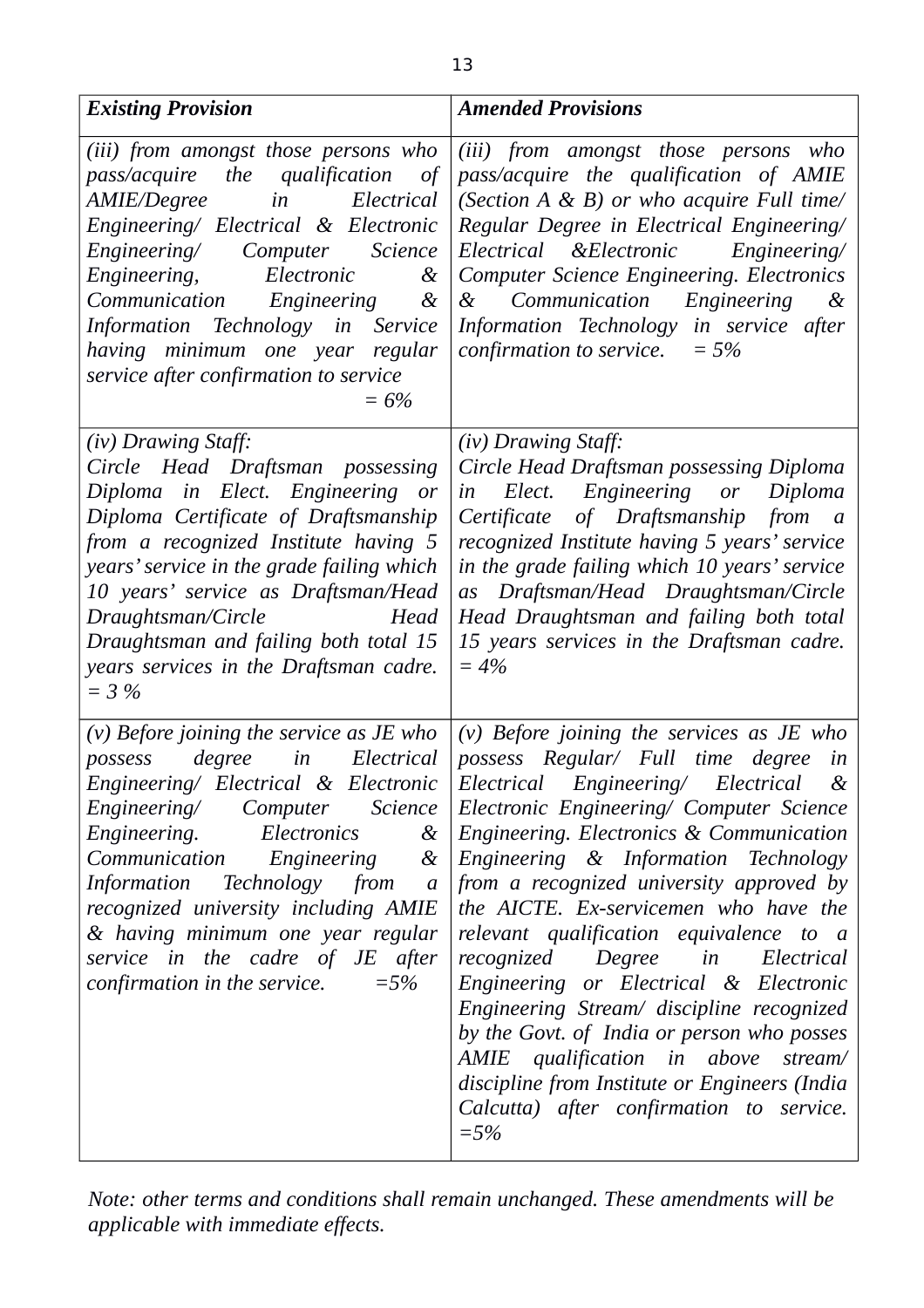20. By the advertisement in question, HPSEB invited applications for direct recruitment to 222 vacancies in the cadre of JE (Electrical). Several candidates including the present appellants (who are degree holders) applied. They were allowed to participate in the written test and many of them were even called for an interview and verification of documents - sometime in April 2019. When matters stood thus, diploma holders preferred an application<sup>[9](#page-13-0)</sup> before the State Administrative Tribunal. By order dated 21.12.2018 the tribunal interdicted the recruitment process. As there was some conflict and confusion with respect to the interpretation of the rules on the question i.e. whether degree holders could compete for the post of Junior Engineer, other writ petitions were preferred. The High Court<sup>[10](#page-13-1)</sup> constituted an expert committee to examine all issues of equivalence of academic/technical qualification and also whether persons possessing equal qualifications were eligible for the advertised post. The committee by this report dated 15.06.2019; influenced by this Court in *Zahoor Ahmad Rather* (supra) expressed the opinion that candidates possessing higher qualifications were not eligible for consideration. Other writ petitions too were preferred before the High Court.

21. During pendency of the litigation, on 03.06.2020, the HPSEB further amended the Rules inserting a provision enabling candidates with a minimum matriculation with diploma in Computer Science Engineering or Electronic & Communication Engineering as well as those with degrees. The amendment reads as follows:

> *"Diploma or degree in Computer Science Engineering or ElectronicEngineering & Communication Engineering or Information Technology from recognised Institute/ University established by Law by the State/ Central Govt. OR AMIE from Institution of Engineers (India) (only those candidates who are enrolled for AMIE with the Institute of Engineers (India) Kolkata will be permanent recognition up to 3105.2013) would be eligible."*

<span id="page-13-1"></span><span id="page-13-0"></span>After taking into account the submission of the parties, the High Court by the impugned judgment, endorsed the opinion of the committee and was of the view that only those with matriculation and holding diploma in the relevant subject are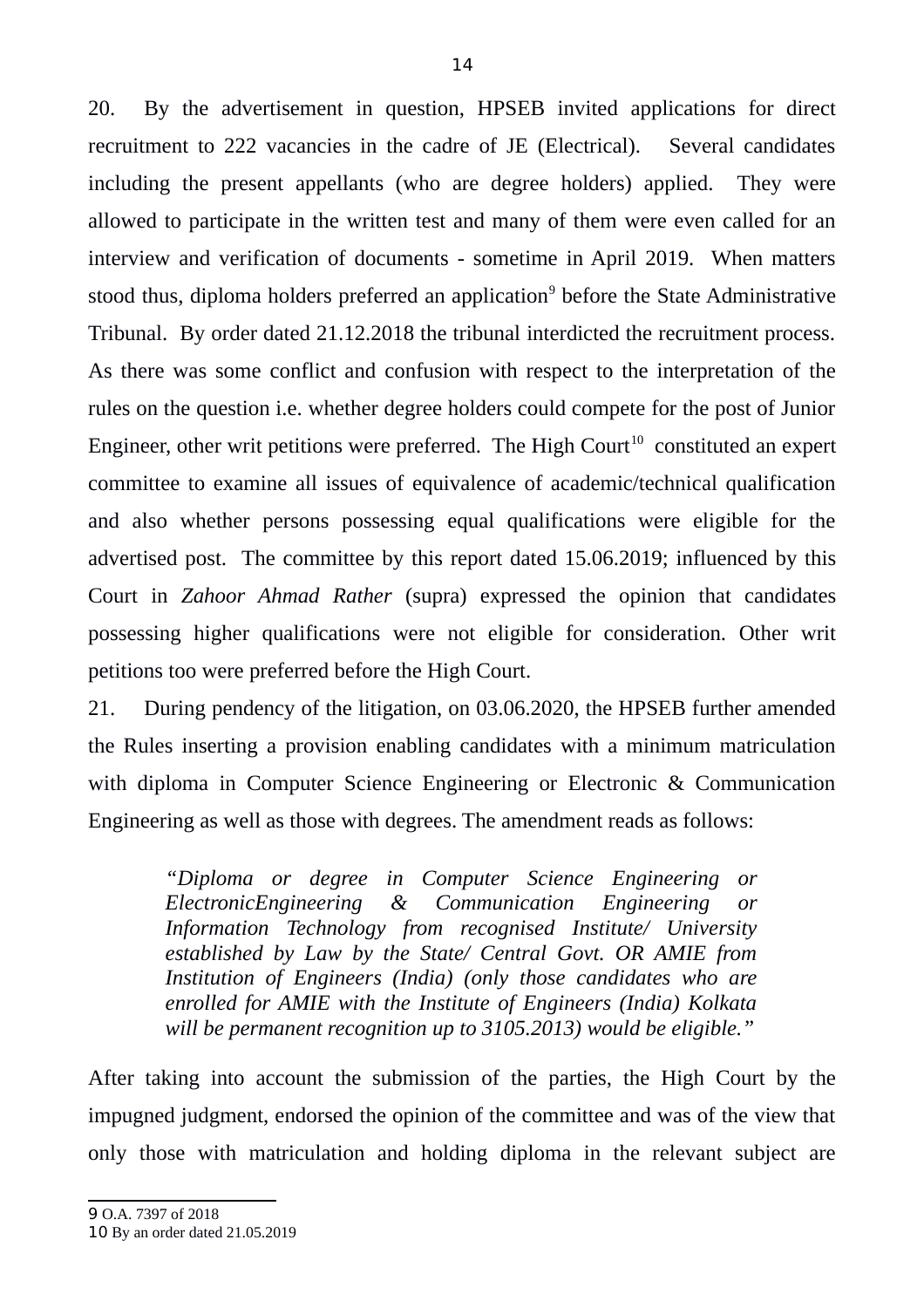considered eligible for the post of Junior Engineer. In W.P (C) 1028/2020, the Petitioners argue that the notification of 03.06.2020 is arbitrary as it is prospective; in the alternative, they claim that it should be read as clarificatory and therefore always applicable.

22. The question whether the stipulation or prescription of the particular academic qualification excludes an applicant who possesses what is termed as a higher qualification, from their candidature to the concerned post has often arisen for consideration by this Court. In *P.M. Latha & Anr. v. State Of Kerala & Ors.<sup>[11](#page-14-0)</sup>, the* issue which arose for consideration was whether, for primary class teachers, the prescribed (and advertised) qualification Trained Teacher Certificates (TTC), *included* those who held B.Ed. degrees. This court was forthright in holding that the B.Ed. qualification could not be considered as a higher qualification than the TTC and that the TTC qualification was *"given to teachers especially trained to teach small children "primary classes"*, whereas those with B.Ed. were trained to impart education to students of *"higher classes"*. A similar view was expressed in *Yogesh Kumar & ors v. Government of NCT Delhi & Ors[12](#page-14-1)* vis-a-vis the same stipulation i.e., B.Ed. and TTC qualifications. The Court further held in *Yogesh Kumar* (supra) that *"a specialized training given to teachers for teaching small children at primary level cannot be compared with training given for awarding B.Ed. degree."* 

23. The next judgment is *Jyoti K.K. & Ors. v. Kerala Public Service Commission & Ors.[13](#page-14-2)*, where the issue was whether degree holders could be considered for the post of Sub-Engineer (Electrical) in the Kerala State Electricity Board, which had prescribed diploma in Electrical Engineering or SSLC or its equivalent as the eligibility criteria. This Court took into consideration Rule 10A and *inter alia* observed as follows:

*"6. Rule 10(a)(ii) reads as follows:*

*"10. (a)(ii) Notwithstanding anything contained in these Rules or in the Special Rules, the qualifications recognised by executive orders or*

<span id="page-14-0"></span><sup>11</sup> (2003) 3 SCC 541

<span id="page-14-1"></span><sup>12</sup> (2003) 3 SCC 548

<span id="page-14-2"></span><sup>13</sup> (2010) 15 SCC 596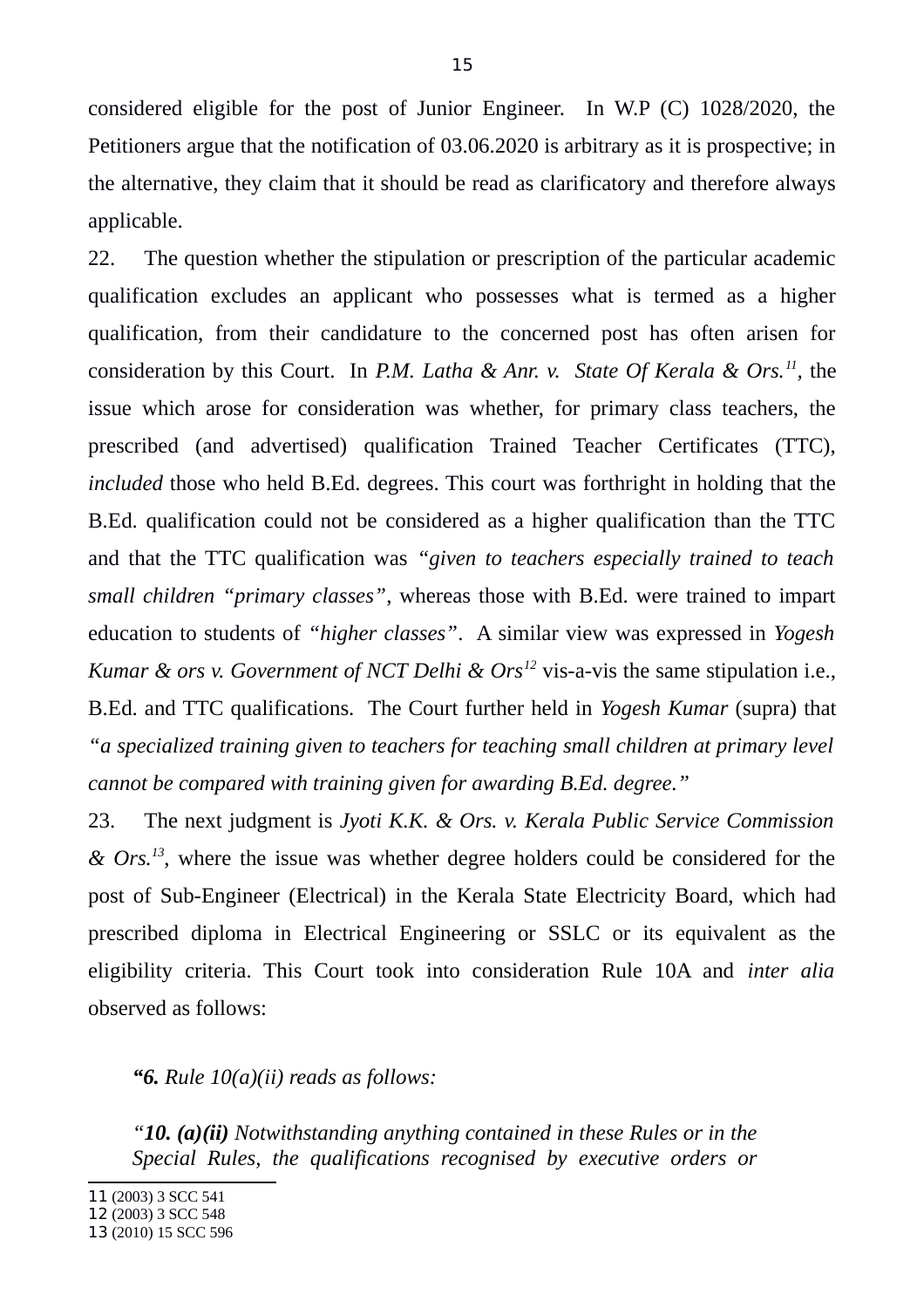*standing orders of Government as equivalent to a qualification specified for a post in the Special Rules and such of those higher qualifications which presuppose the acquisition of the lower qualification prescribed for the post shall also be sufficient for the post."*

*7. It is no doubt true, as stated by the High Court that when a qualification has been set out under the relevant Rules, the same cannot be in any manner whittled down and a different qualification cannot be adopted. The High Court is also justified in stating that the higher qualification must clearly indicate or presuppose the acquisition of the lower qualification prescribed for that post in order to attract that part of the Rule to the effect that such of those higher qualifications which presuppose the acquisition of the lower qualifications prescribed for the post shall also be sufficient for the post. If a person has acquired higher qualifications in the same Faculty, such qualifications can certainly be stated to presuppose the acquisition of the lower qualifications prescribed for the post. In this case it may not be necessary to seek far.*

*8. Under the relevant Rules, for the post of Assistant Engineer, degree in Electrical Engineering of Kerala University or other equivalent qualification recognised or equivalent thereto has been prescribed. For a higher post when a direct recruitment has to be held, the qualification that has to be obtained, obviously gives an indication that such qualification is definitely higher qualification than what is prescribed for the lower post, namely, the post of Sub-Engineer. In that view of the matter the qualification of degree in Electrical Engineering presupposes the acquisition of the lower qualification of diploma in that subject prescribed for the post, shall be considered to be sufficient for that post.*

*9. In the event the Government is of the view that only diploma-holders should have applied to post of Sub-Engineers but not all those who possess higher qualifications, either this Rule should have excluded in respect of candidates who possess higher qualifications or the position should have been made clear that degree-holder shall not be eligible to apply for such post. When that position is not clear but on the other hand the Rules do not disqualify per se the holders of higher qualifications in the same Faculty, it becomes clear that the Rule could be understood in an appropriate manner as stated above. In that view of the matter the order [Jyothi K.K. v. Kerala Public Service Commission, Original Petition No. 9602 of 1998, order dated 30-3- 2000 (Ker)] of the High Court cannot be sustained. In this case we are not concerned with the question whether all those who possess such qualifications could have applied or not. When statutory Rules have*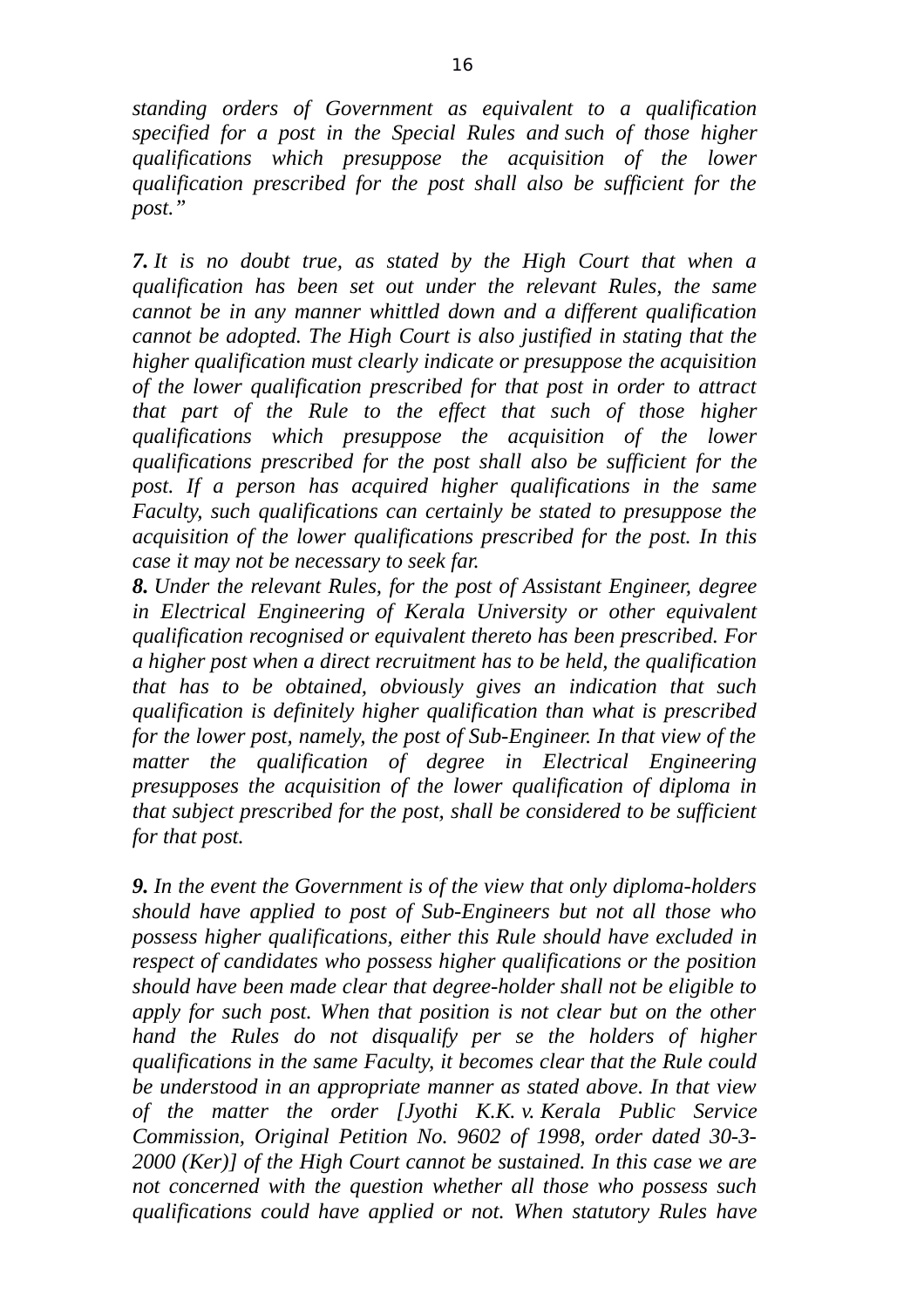*been published and those Rules are applicable, it presupposes that everyone concerned with such appointments will be aware of such Rules or make himself aware of the Rules before making appropriate applications. The High Court, therefore, is not justified in holding that recruitment of the appellants would amount to fraud on the public."*

24. It is evident therefore, that this Court was of the opinion that for the post of Sub-Engineer (which can be termed as comparable to the post of Junior Engineer in the present case), the Kerala State Electricity Board felt that those possessing degree as well could be considered. This Court upheld the contention.

25. In *Anita* (supra) this court was concerned with JBT teachers, where the minimum qualification was two years' junior basic teachers' training. Those with MSc, B.Ed. and MA qualifications were held ineligible, looking at the nature of the job i.e. teaching primary classes. *Jyoti* (supra) was distinguished because the appointing authority had the option of considering appointment of persons with higher qualifications.

26. In *Zahoor Ahmad Rather* **(**supra) the post in question was *"Technician-III"*in the Power Development Department in the State of Jammu and Kashmir. The relevant stipulation with respect to qualification was *"Matric with ITI in the relevant trade."* The appellants held diploma in Electrical Engineering and were included in the list of disqualified candidates. This resulted in litigation which ultimately culminated in the judgment of this court. This court held in its judgment<sup>[14](#page-16-0)</sup>:

<span id="page-16-0"></span>*"Under the above provisions as well as in the advertisement which was issued by the Board, every candidate must possess the prescribed academic/professional/technical qualification and must fulfil all other eligibility conditions. The prescribed qualifications for the post of Technician III in the Power Development Department is a Matric with ITI in the relevant trade. The Board at its 116th meeting took notice of the fact that in some districts, the interviews had been conducted for candidates with a Diploma in Electrical Engineering while in other districts candidates with a diploma had not been considered to be eligible for the post of Technician III. Moreover, candidates with an ITI in diverse trades had also been interviewed for the post. The Board resolved at its meeting that only an ITI in the relevant trade, namely,*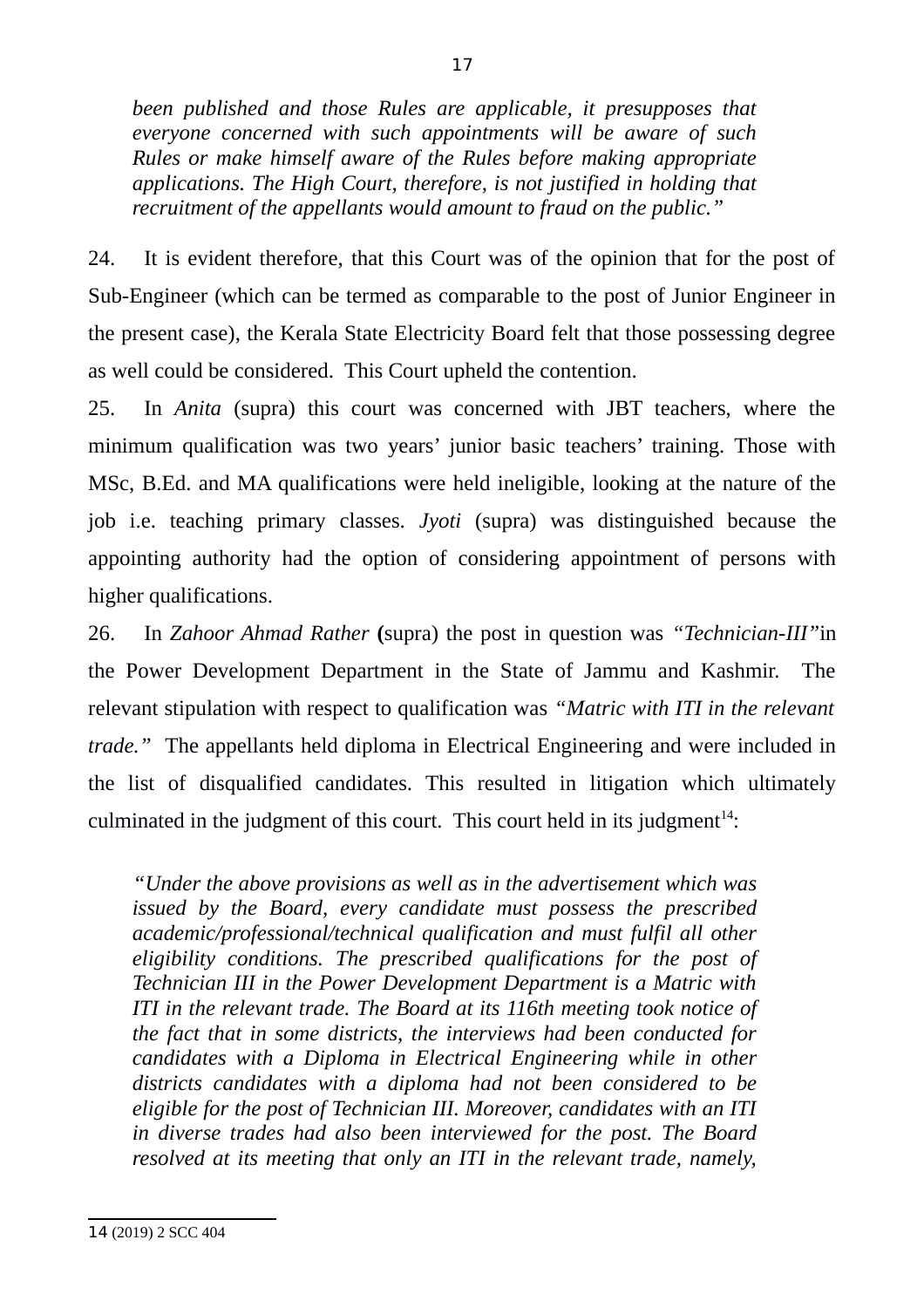*the Electrical trade is the prescribed qualification specified in the advertisement."*

27. Thereafter, the Court discussed the previous rulings in *P.M. Latha, Jyoti K.K. and Anita* (supra), then concluded that the candidature of the diploma holders was correctly rejected and held as follows:

*"26. We are in respectful agreement with the interpretation which has been placed on the judgment in Jyoti K.K. [Jyoti K.K. v. Kerala Public Service Commission, (2010) 15 SCC 596 : (2013) 3 SCC (L&S) 664] in the subsequent decision in Anita [State of Punjab v. Anita, (2015) 2 SCC 170 : (2015) 1 SCC (L&S) 329] . The decision in Jyoti K.K. [Jyoti K.K. v. Kerala Public Service Commission, (2010) 15 SCC 596 : (2013) 3 SCC (L&S) 664] turned on the provisions of Rule 10(a)(ii). Absent such a rule, it would not be permissible to draw an inference that a higher qualification necessarily presupposes the acquisition of another, albeit lower, qualification. The prescription of qualifications for a post is a matter of recruitment policy. The State as the employer is entitled to prescribe the qualifications as a condition of eligibility. It is no part of the role or function of judicial review to expand upon the ambit of the prescribed qualifications. Similarly, equivalence of a qualification is not a matter which can be determined in exercise of the power of judicial review. Whether a particular qualification should or should not be regarded as equivalent is a matter for the State, as the recruiting authority, to determine. The decision in Jyoti K.K. [Jyoti K.K. v. Kerala Public Service Commission, (2010) 15 SCC 596 : (2013) 3 SCC (L&S) 664] turned on a specific statutory rule under which the holding of a higher qualification could presuppose the acquisition of a lower qualification. The absence of such a rule in the present case makes a crucial difference to the ultimate outcome. In this view of the matter, the Division Bench [Imtiyaz Ahmad v. Zahoor Ahmad Rather, LPA (SW) No. 135 of 2017, decided on 12-10-2017 (J&K)] of the High Court was justified in reversing the judgment [Zahoor Ahmad Rather v. State of J&K, 2017 SCC OnLine J&K 936] of the learned Single Judge and in coming to the conclusion that the appellants did not meet the prescribed qualifications. We find no error in the decision [Imtiyaz Ahmad v. Zahoor Ahmad Rather, LPA (SW) No. 135 of 2017, decided on 12-10-2017 (J&K)] of the Division Bench.*

*27. While prescribing the qualifications for a post, the State, as employer, may legitimately bear in mind several features including the nature of the job, the aptitudes requisite for the efficient discharge of duties, the functionality of a qualification and the content of the course of studies which leads up to the acquisition of a qualification. The State is entrusted with the authority to assess the needs of its public services.*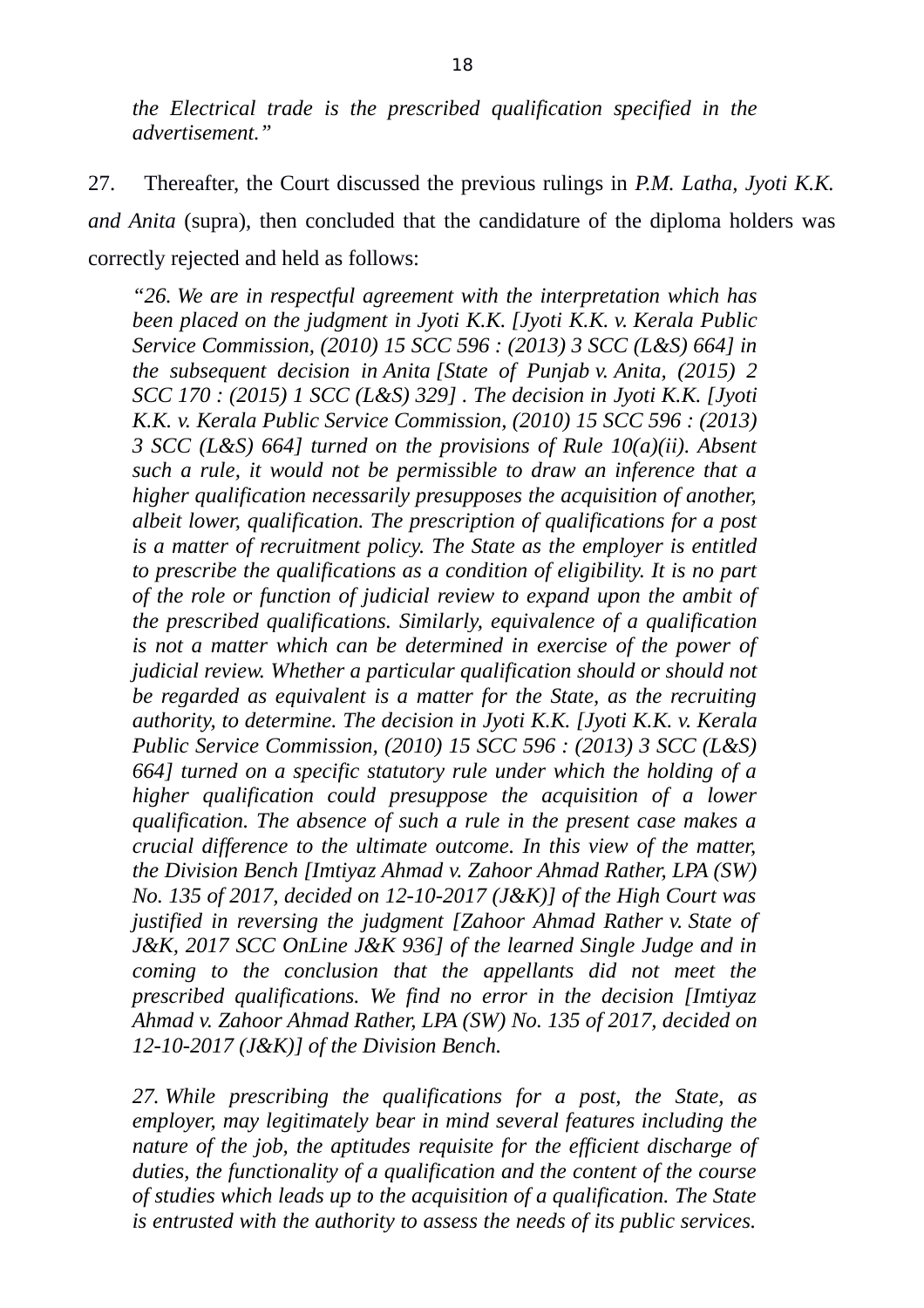*Exigencies of administration, it is trite law, fall within the domain of administrative decision-making. The State as a public employer may well take into account social perspectives that require the creation of job opportunities across the societal structure. All these are essentially matters of policy. Judicial review must tread warily. That is why the decision in Jyoti K.K. [Jyoti K.K. v. Kerala Public Service Commission, (2010) 15 SCC 596 : (2013) 3 SCC (L&S) 664] must be understood in the context of a specific statutory rule under which the holding of a higher qualification which presupposes the acquisition of a lower qualification was considered to be sufficient for the post. It was in the context of specific rule that the decision in Jyoti K.K. [Jyoti K.K. v. Kerala Public Service Commission, (2010) 15 SCC 596 : (2013) 3 SCC (L&S) 664] turned."*

28. It would be also useful to notice a later judgment of this court, in *Chief Manager, Punjab National Bank and Anothe*r *v Anit Kumar Das* 2020 SCC On Line SC 897 where the issue was, whether for the post of peon in the appellant Bank, a degree holder (graduate) could be appointed, given the conscious decision of the employer, that only those who held 10+2 pass qualifications would be considered and those with graduation qualification could not be considered. This court held that the appointment of the respondent, who was a graduate, after he suppressed the fact that he held a degree, and did not disclose it, was unsupportable. In this context, it was observed that as to what qualifications are applicable to what class of posts, is a matter of discretion to be exercised by the employer, which the courts would be slow to interdict. This decision too supports the conclusions in the present case, since the employer, HPSEB asserts that it considers degree holders eligible for appointment to the post of JE.

29. In the present case, what is evident from the rules is that direct recruitment to the post of JEs in HPSEB is to the extent of 72%. Undoubtedly, eligibility is amongst those who passed in matriculation or 10+2 or its equivalent qualification. However, this Court is of the opinion that the diploma holders' contention that the minimum qualification is matriculation and that the technical qualification is diploma is incorrect. The minimum qualification for the post cannot be deemed to be only matriculation but rather that only such of those matriculates, or 10+2 pass students,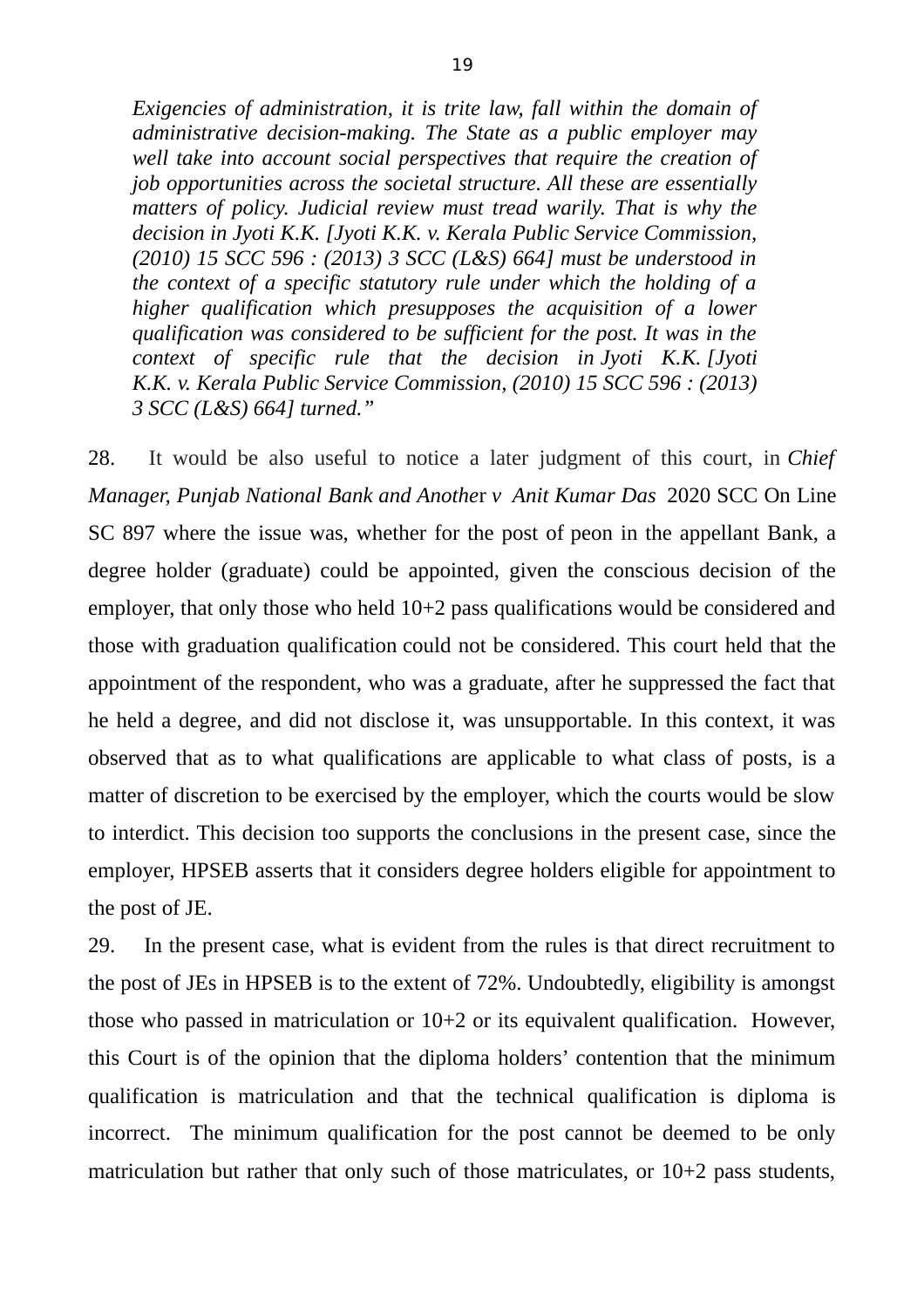who are diploma holders would be eligible. The term *"with"* in this category has to be read as conjunctive.

30. As far as the merits of the main question i.e. whether degree holders too can apply for the post of JEs, a close examination of the rules shows that a lion's share of the posts at the JE level is set apart for direct recruitment. However, when it is at the level of the higher post i.e. Assistant Engineer which is a promotional post direct recruitment is only to the extent of 36%. Of the balance 64%, various sub-quotas have been stipulated for feeder cadres; the largest percentage being for Junior Engineers. For a long time, even on the date of the advertisement, two distinct quotas (of 5%) had been set apart for promotion of Junior Engineers holding degree qualifications in the concerned subject.

31. This Court is conscious that the issue in question is whether the minimum qualification of a diploma in electrical or electronic engineering or other prescribed qualifications includes a degree in that discipline. However, the rules have to be considered as a whole. So viewed, the two sub-quotas are:

(1) 5% enabling those diploma holders who acquire degree qualifications during service as Junior Engineers; and

(2) 5% enabling among those who hold degrees before joining as Junior Engineers;

32. The latter (2) conclusively establishes that what the rule making authority undoubtedly had in mind was that degree holders too could compete for the position of JEs as individuals holding equivalent or higher qualifications. *If such interpretation were not given, there would be no meaning in the 5% sub-quota set apart for those who were degree holders before joining as Junior Engineers - in terms of the recruitment rules as existing*.

33. The court's opinion is fortified by the latest amendment brought about on 03.06.2020. This clarifies beyond doubt that even for the post of Junior Engineers, those individuals holding higher qualifications are eligible to compete. In the opinion of this Court, though the amending rules were brought into force prospectively, nevertheless, being clarificatory, they apply to the recruitment that is the subject matter of the present controversy. Such a position (i.e. clarificatory amendments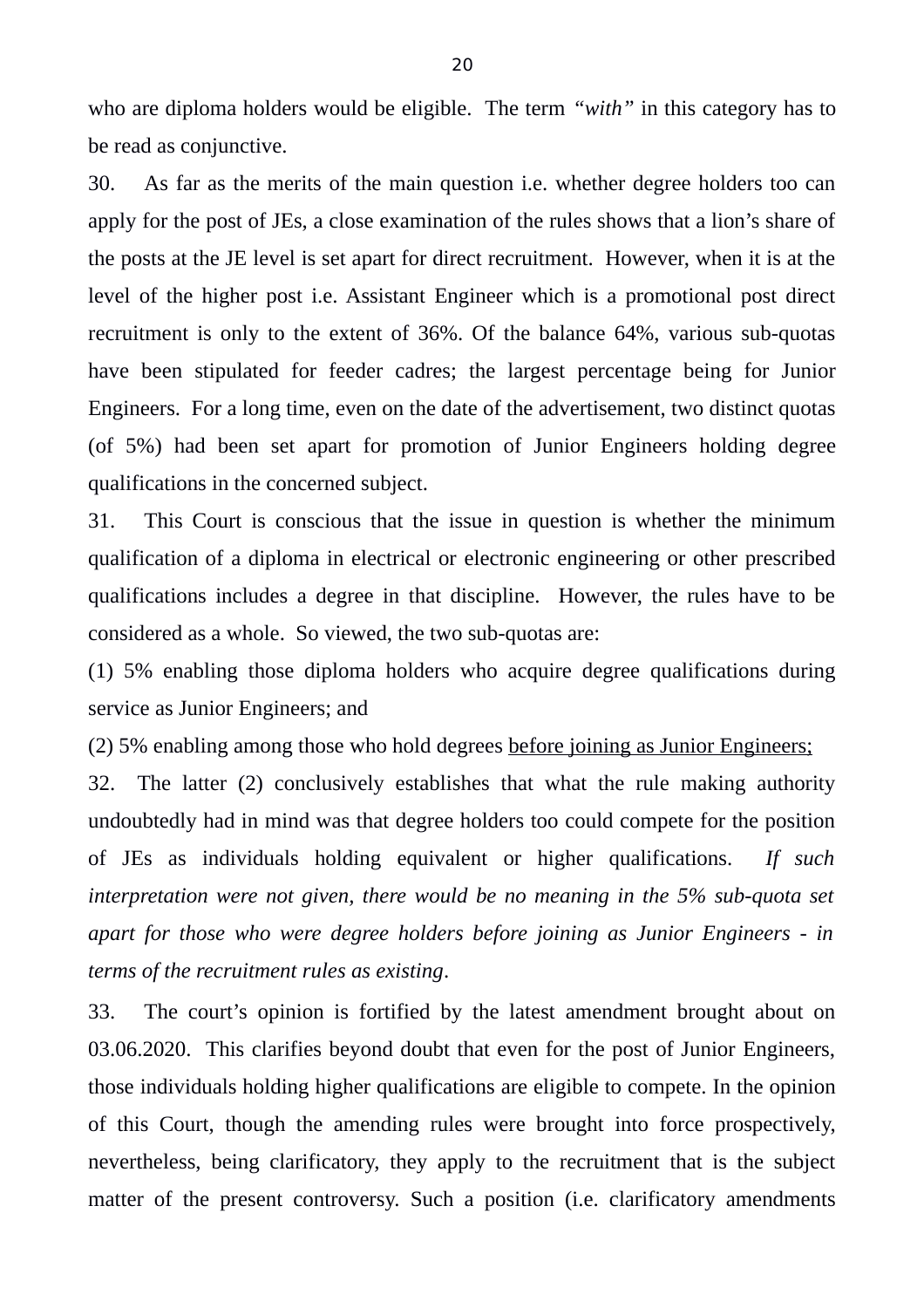operative retroactively, despite their enforcement prospectively) has been held in several previous judgments of this court. In *Zile Singh v. State of Haryana[15](#page-20-0)* this Court examined the various authorities on statutory interpretation and concluded: (SCC pp. 8-9, paras 13-14)

*"13. It is a cardinal principle of construction that every statute is prima facie prospective unless it is expressly or by necessary implication made to have a retrospective operation. But the Rule in general is applicable where the object of the statute is to affect vested rights or to impose new burdens or to impair existing obligations. Unless there are words in the statute sufficient to show the intention of the legislature to affect existing rights, it is deemed to be prospective only--'nova constitutiofuturisformamimponeredebet non praeteritis'--a new law ought to regulate what is to follow, not the past. (See Principles of Statutory Interpretation by Justice G.P. Singh, 9th Edn., 2004 at page 438.) It is not necessary that an express provision be made to make a statute retrospective and the presumption against retrospectivity may be rebutted by necessary implication especially in a case where the new law is made to cure an acknowledged evil for the benefit of the community as a whole (ibid., page 440).*

*14. The presumption against retrospective operation is not applicable to declaratory statutes.... In determining, therefore, the nature of the Act, regard must be had to the substance rather than to the form. If a new Act is 'to explain' an earlier Act, it would be without object unless construed retrospectively. An explanatory Act is generally passed to supply an obvious omission or to clear up doubts as to the meaning of the previous Act. It is well settled that if a statute is curative or merely declaratory of the previous law retrospective operation is generally intended.... An amending Act may be purely declaratory to clear a meaning of a provision of the principal Act which was already implicit. A clarificatory amendment of this nature will have retrospective effect (ibid., pp. 468-69)."*

# 34. In *Vijay v. State of Maharashtra[16](#page-20-1)* , this court held as follows:

<span id="page-20-1"></span><span id="page-20-0"></span>*"12. The appellant was elected in terms of the provisions of a statute. The right to be elected was created by a statute and, thus, can be taken away by a statute. It is now well settled that when a literal reading of the provision giving retrospective effect does not*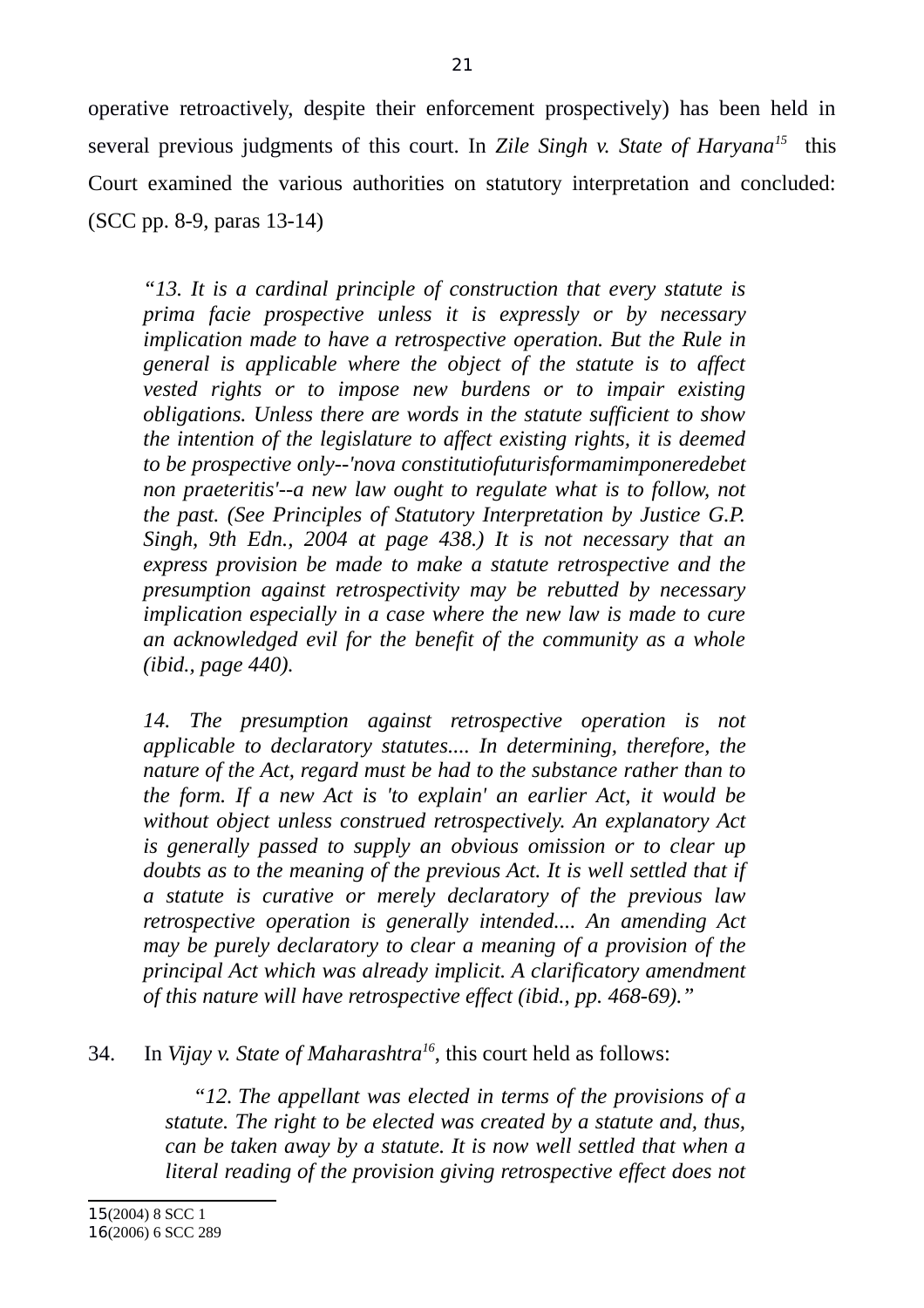*produce absurdity or anomaly, the same would not be construed to be only prospective. The negation is not a rigid rule and varies with the intention and purport of the legislature, but to apply it in such a case is a doctrine of fairness. When a law is enacted for the benefit of the community as a whole, even in the absence of a provision, the statute may be held to be retrospective in nature. The appellant does not and cannot question the competence of the legislature in this behalf.*

# 35. Likewise, in *Manish Kumar v Union of India[17](#page-21-0) ,* it was held that:

*"Declaratory, clarificatory or curative Statutes are allowed to hold sway in the past. The very nature of the said laws involve the aspect of public interest which requires sovereign Legislature to remove defects, clarify aspects which create doubt. The declaratory law again has the effect of the legislative intention being made clear. It may not be apposite in the case of these Statutes to paint them with the taint of retrospectivity."*

36. It would also be relevant to notice that in the appeal, it has been specifically averred that the HPSEB has been making contractual appointments from amongst degree holders in the cadre of Junior Engineers, and that an order was issued upon the recommendation of the Screening Committee, which through its meeting held on 11.04.2018 had cleared the regularization of 28 such candidates. These degree holders are equivalent to Junior Engineers, and had been working for periods ranging between 4 to 6 years. A copy of that order has been produced as Annexure P-10 in the Special Leave Petition.<sup>[18](#page-21-1)</sup>

<span id="page-21-1"></span><span id="page-21-0"></span>37. The considerations which weighed with this court in the previous decisions i.e. *P.M. Latha, Yogesh Kumar, Anita (Supra)* were quite different from the facts of this case. This court's conclusions that the prescription of a specific qualification, excluding what is generally regarded as a higher qualification can apply to certain categories of posts. Thus, in *Latha* and *Yogesh Kumar* as well as *Anita* (supra) those possessing degrees or post-graduation or B.Ed. degrees, were not considered eligible for the post of primary or junior teacher. In a similar manner, for "Technician-III" or